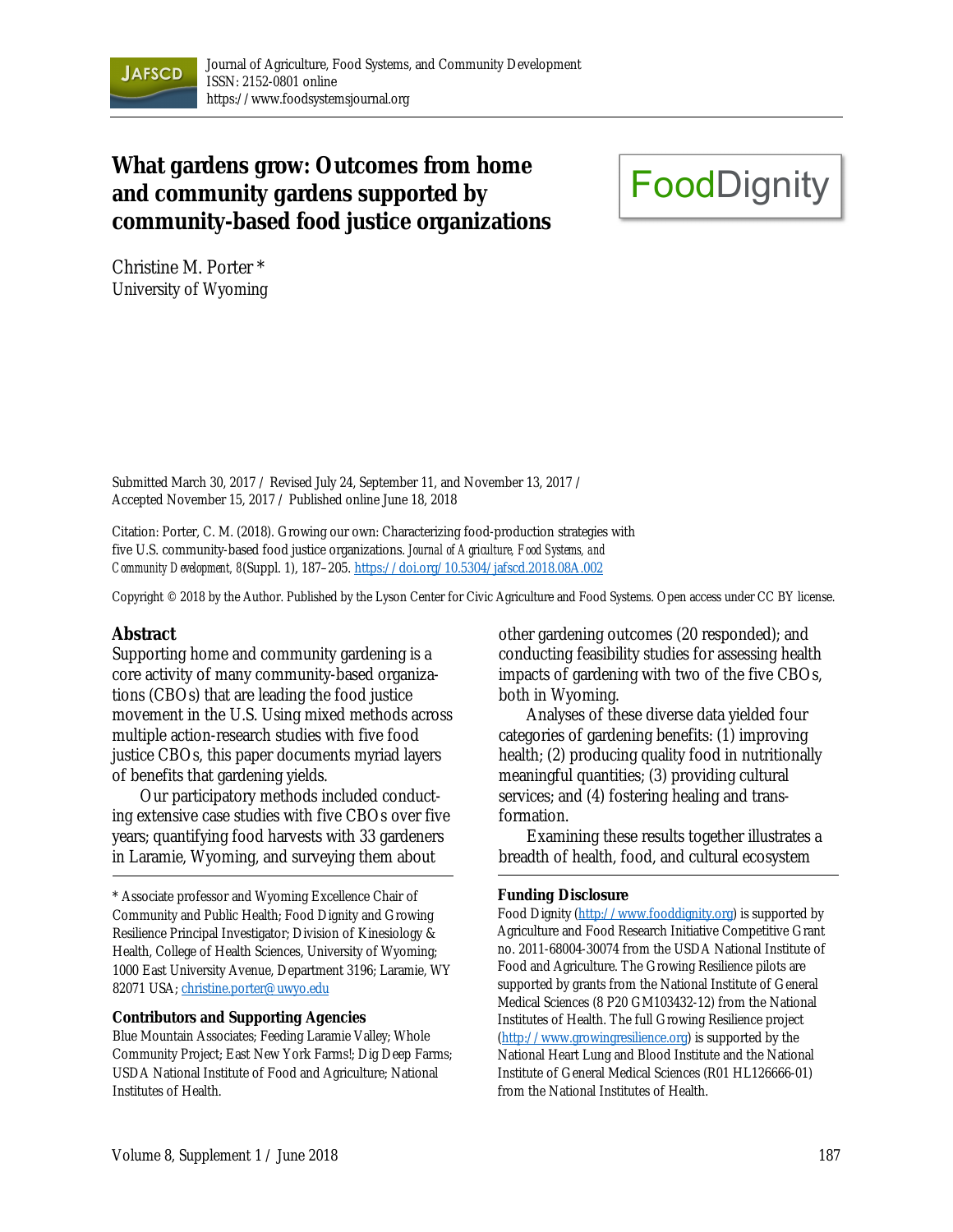services, and social change yields of home and community food gardening in these communities. It also points to the need to support CBOs in enabling household food production and to future research questions about what CBO strategies most enhance access to and benefits of gardening, especially in communities most hurt by racism and/or insufficient access to fresh food.

# **Keywords**

Home Gardens; Community Gardens; Public Health; Community Food Systems; Community Food Production; Food Justice; Community-based Organizations (CBOs); Community-based Participatory Research (CBPR); Food Dignity

# **Introduction**

Food gardening has become a mainstay of community-based food security, food justice and even obesity prevention initiatives in the United States (Gatto, Martinez, Spruijt-Metz, & Davis, 2017; Gonzalez, Potteiger, Bellows, Weissman, & Mees, 2016; Lawson, 2005; Saul & Curtis, 2013; Zanko, Hill, Estabrooks, Niewolny, & Zoellner, 2014). In addition, gardening has becoming increasingly popular overall in the U.S. For example, the Five Borough Farm project in New York City documented 700 community food gardens and farms in the city in 2011; then, in a second canvas three years later, they identified over 900 (Altman et al., 2014). Similarly, a National Gardening Association study found that household gardening increased by 17% over five years (2008– 2013), including by 38% among lower-income households (≤US\$35,000). Also, given the 63% increase in gardening among millennials, public interest in gardening seems unlikely to abate soon (National Gardening Association, 2014).

 Given that a growing body of research suggests food gardening may offer a partial solution towards tackling a few of our most wicked social problems in the U.S.—including chronic disease, food insecurity, socioeconomic inequity, and shrinking social ties—this growth of food gardening in the U.S. is arguably a welcome trend and one potentially worthy of public support and investment. This paper briefly reviews the evidence base about the benefits of food gardening. It then shares results from research generated over five years via a wide range of mixed and participatory methods with five U.S. food-justice oriented, communitybased organizations (CBOs), to answer the following research question: what was the range, quality and quantity of gardening outcomes in these communities, with support from these five CBOs?

 As the first study in the U.S. to use multiple methods over multiple years with multiple communities and CBOs to document multiple forms of gardening yields, this research contributes an uniquely rich breadth and depth of data and analysis to the benefits-of-gardening literature.

# **Literature Review**

Growing literature about benefits of home and community gardening suggests that gardening improves health, produces meaningful amounts of food, and provides multiple forms of ecosystem services. A smaller body of work, observational or occasionally theoretical, also considers the role of gardening in social change.

# *Health*

Health benefits of gardening, that have been suggested by a mostly observational body of work, have included increasing fruit and vegetable intake (Alaimo, Packnett, Miles, & Kruger, 2008; Armstrong, 2000; Litt et al., 2011; Meinen, Friese, Wright, & Carrel, 2012; Twiss et al., 2003), fostering physical activity (Armstrong, 2000; Draper & Freedman, 2010; Park, Shoemaker, & Haub, 2009), reducing food insecurity (Baker, Motton, Seiler, Duggan, & Brownson, 2013; Corrigan, 2011; Stroink & Nelson, 2009), improving metal health (Austin, Johnston, & Morgan, 2006; Brown & Jameton, 2000; van den Berg, van Winsum-Westra, de Vries, & van Dillen, 2010; Wakefield, Yeudall, Taron, Reynolds, & Skinner, 2007), improving body mass index (Utter, Denny, & Dyson, 2016; Zick, Smith, Kowaleski-Jones, Uno, & Merrill, 2013), and increasing social capital (Alaimo, Reischl, & Allen, 2010; Armstrong, 2000; Twiss et al., 2003).

 The quality of this evidence base is mixed. Few studies of health impacts of home and community gardening have control groups and we found none with randomized control groups. However,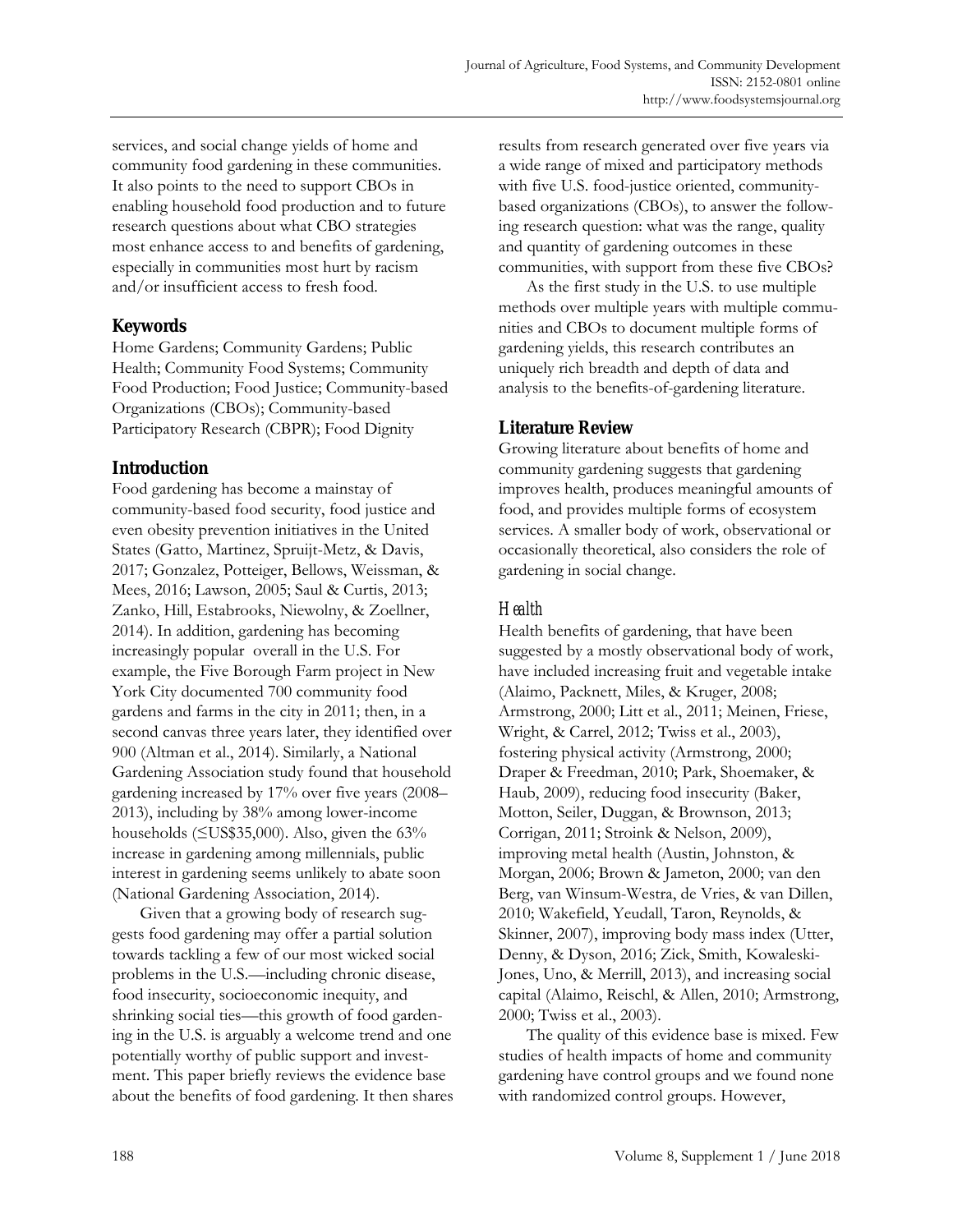evidence should be available by 2022 from three randomized controlled trials in the U.S. that are currently recruiting. One is assessing health impacts of community gardens (University of University of Colorado at Boulder, Michigan State University, Colorado School of Public Health, University of South Carolina, Colorado State University, & Denver Urban Gardens, 2017). Two are assessing home food gardens (University of Wyoming et al., 2016; University of Alabama at Birmingham, Auburn University, & National Cancer Institute, 2016). (Note: the Growing Resilience trial emerged from the feasibility pilot studies reported in this paper.)

 In the meantime, a recent meta-analysis of quantitative results from 22 garden studies confirms most of the health outcomes described above (Soga, Gaston, & Yamaura, 2017), with the notable exception of garden impacts on food insecurity, which was not examined in the included studies.

## *Food*

Though the literature above has provided only weak evidence about impacts of gardening on food security, a growing body of harvest quantification research suggests that gardeners harvest nutritionally and economically meaningful amounts of food (Algert, Baameur, & Renvall, 2014; Algert, Diekmann, Renvall, & Gray, 2016; CoDyre, Fraser, & Landman, 2015; Gittleman, Jordan, & Brelsford, 2012; Pourias, Duchemin, & Aubry, 2015; Smith & Harrington, 2014; Vitiello & Nairn, 2009; Vitiello, Nairn, Grisso, & Swistak, 2010). Also, a survey with 66 New York City gardeners found that gardens were the primary or secondary produce source for 90% of respondents who were food insecure (*n*=19), versus for 71% of the 47 gardeners who were food secure (Gregory, Leslie, & Drinkwater, 2016).

 Overall, these findings indicate that it is plausible that successful food gardening would improve food security by provisioning nutritional meaningful quantities of food. Also, obviously, gardening yields a particular kind of food: fruits and vegetables. U.S. adults of all socioeconomic groups eat much less of these foods than recommended (Guenther, Dodd, Reedy, & Krebs-Smith, 2006), and to those struggling with low incomes

(and some living in communities predominantly of color report price) availability and quality serve as barriers to consumption (Haynes-Maslow, Parsons, Wheeler, & Leone, 2013; Yeh et al., 2008). Successfully growing produce at home could help overcome some economic and geographic barriers to fresh vegetables or fruits.

# *Other Ecosystem Services*

Gardening provides ecosystem services, that is, benefits that people obtain from ecosystems, such as fiber, water filtering, and enjoyment (Millennium Ecosystem Assessment, 2005). These ecosystem services include "provisioning" benefits, in providing food and health outcomes described above.

 Evidence suggests that gardening also yields "regulating" ecosystem services, via increasing climate and water quality, supporting soil formation, fostering nutrient cycling, and sustaining biodiversity (Altman et al., 2014; Calvet-Mir, Gómez-Baggethun, & Reyes-García, 2012; Cohen & Reynolds, 2015; Cohen, Reynolds, & Sanghvi, 2012).

 The third set of ecosystem services that gardens provide are cultural (including spiritual), social, and recreational services. Growing food, including culturally relevant foods, has helped some communities maintain cultural connection and continuity (Companion, 2016; Hartwig & Mason, 2016). Several garden studies have found that participating in community gardens especially, has helped to build social capital and connectedness, self-efficacy, and civic engagement (Firth, Maye, & Pearson, 2011; Hartwig & Mason, 2016; Litt et al., 2011; Ober Allen, Alaimo, Elam, & Perry, 2008). For example, one case study with an urban gardening program found that it provided a, "social bridge to build community cohesion" (Gonzalez et al., 2016, p. 107). One scholar, examining the history of gardening in the U.S. and two community garden cases in San Fransico, suggests that such, "organized gardening projects," serve to, "cultivate specific kinds of citizensubjects" (Pudup, 2008). Pudup's paper points to a fourth category of gardening outcomes, i.e., shaping society and promoting social change work (while also noting that such cultural services are not always inherently positive; see also Glover,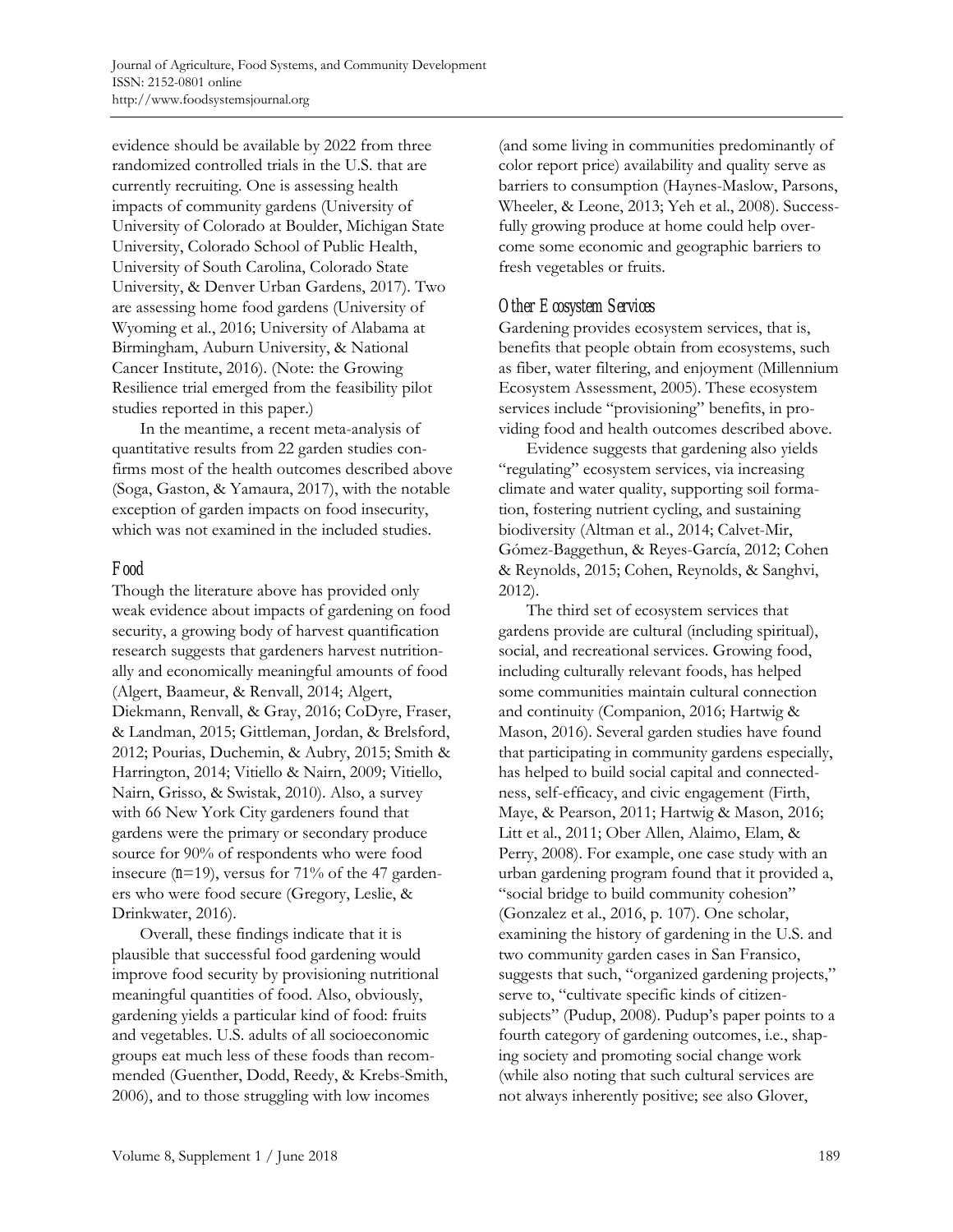2004). The cultural ecosystem services that gardens yield might be seen as both foundations for and contributions to ways gardening also might foster social change.

# *Social Change*

Organizers and organizations in the U.S. food justice movement (Bradley & Herrera, 2016; Sbicca, 2012) extensively employ home and community gardening as part of anti-oppression and other transformational strategies for creating equity, health, sustainability, and/or food sovereignty (Broad, 2016; White, 2011a, 2011b, 2017; Winne, 2008, 2010). Others have also linked propagating seeds with promoting social change (Follmann & Viehoff, 2015; McKay, 2011; Nettle, 2014). This includes empowerment outcomes identified in case studies with Seattle community gardens (Hou, Johnson, & Lawson, 2009) and the Five Borough Farm action research project documenting benefits of community-based food production for, "making New York City a healthier and more socially connected, economically secure, and environmentally sustainable city" (Cohen, Reynolds, & Sanghvi, 2012, p. 9).

 Of the four categories of gardening yields discussed here—health, food, cultural ecosystem services, and social change—social change outcomes are the widest reaching and also the most challenging to systematically identify, attribute, and assess. The aforementioned health, food, and cultural "services" from gardening plausibly enable and contribute to such larger social change. Indeed, in their analysis of case studies with four community garden groups in London, United Kingdom, two scholars find that these organized gardening projects foster, "prefigurative social change," based on a shared practice of gardening rather than on strategic intention, "opening up new possibilities for being, seeing and doing" (Guerlain & Campbell, 2016, p. 220).

 The research presented here adds to the garden outcome literature described above by examining results from a group of related studies using multiple research methods to identify and characterize yields from home and community gardening.

# **Methods**

This work originated with Food Dignity, a five-year action-research project about food system sustainability and security strategies employed by five food justice CBOs in the U.S. These CBO partners were Blue Mountain Associates (BMA) on Wind River Indian Reservation; Feeding Laramie Valley (FLV) in Laramie, Wyoming; Whole Community Project (WCP) in Ithaca, New York; East New York Farms! (ENYF) in Brooklyn, New York; and Dig Deep Farms (DDF) in the unincorporated areas of Ashland and Cherryland in the San Francisco Bay area of California.

 Results in this paper derive from Food Dignity and other collaborative action-research projects conducted with these five CBOs between 2011 and 2016. As described in more detail below, we used a wide array of methods in three relatively distinct but related research endeavors:

- (1) Developing deep case studies, or rigorous stories, with and about the work of each of the five CBOs partners in Food Dignity.
- (2) Quantifying garden yields via gardenerresearchers weighing every harvest and assessing other forms of outcomes via surveys with the gardeners. This was a sub-project of Food Dignity conducted in partnership with FLV. We called it "Team GROW."
- (3) Implementing controlled trial feasibility pilot studies to assess the health impacts of gardens with FLV and BMA. We called these pilots "Growing Resilience."

 I was the project director and principal investigator for all of these studies.

# *Food Dignity Case Study Methods*

The main research method in Food Dignity is rigorous storytelling, or deep case studies, to document the context, history, and practices of the five CBO collaborators. Our methods included conventional case study approaches (Yin, 2009). We conducted 150 stakeholder interviews, over five years of insider and outsider participation and observation, and extensive primary and secondary document analysis. We created collaborative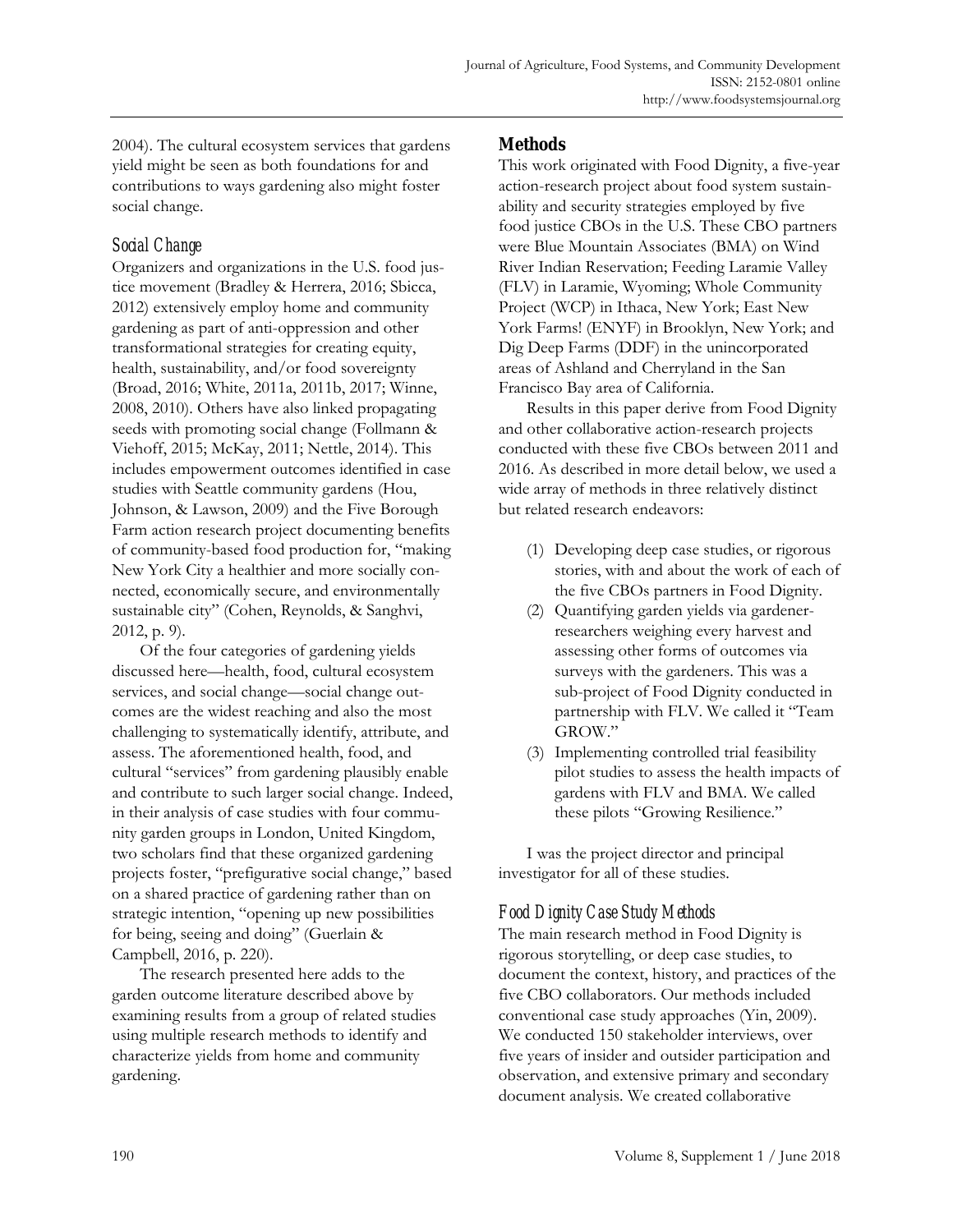pathway models with each CBO, which illustrate the theories of change underlying a CBO's activities by linking them to expected outcomes (Hargraves & Denning, 2017). We also produced first-person digital stories about our journeys to food justice and Food Dignity work, 12 of which were created by CBO partners (Food Dignity, 2015).

 For this research, I sifted back through this enormous data set to identify outcomes from gardening. I coded the five CBO collaborative pathway models and the transcripts of the 12 community-authored digital stories for gardeningrelated themes, extracting every mention of the word "garden" and its variations for further analysis. I focused particularly on these because they are products in their own right, which CBO partners in Food Dignity have used to codify their work. I also electronically searched for variations on the word "garden" to identify all potentially relevant passages from our collection of interview transcripts and our field notes from participation and observation. I then analyzed these passages for instances of outcomes, desired or achieved, in association with home or community gardening. Ultimately, I grouped these outcomes into the four themes identified in the results section. Food Dignity co-investigators in each of the five CBOs have reviewed and approved the findings reported here.

*Team GROW Garden Harvest Measures and Survey*  Team GROW (Gardener Researchers of Wyoming) formed a subset of the Food Dignity research with FLV. In 2012, FLV convened five experienced gardeners to ask what garden-related research questions they had. This resulted in the Team GROW endeavor to quantify food production in Laramie home and community garden plots. Between 2012 and 2014, a total of 33 gardening households tending 39 unique plots weighed and recorded each of their garden harvests. Their records included whether they ate, stored, or shared the harvest.

 After the pilot year, FLV recruited 31 participants (including three households repeating from 2012) for the 2013 season, actively seeking diversity both in demographics and gardening expertise. In

2014, only gardeners who participated in 2012 and/or 2013 were invited to participate again. Twelve gardeners tending 14 plots measured their harvests again in the 2014 growing season.

 In 2015, we also surveyed the gardenerresearchers about other outcomes of their gardening. The outcome questions in the survey, listed in Table 1, drew from the garden literature reviewed above and from the input of Team GROW members during annual planning and celebration meetings. We also asked a parallel set of questions about their motivations for gardening. FLV invited all Team GROW gardeners who had participated in any year, whom they could still reach (*n*=28 out of the 33 households), to take the survey. Twenty responded.

 Core results from the harvest data are reported elsewhere (Conk & Porter, 2016). In this study, I provide additional outcome detail from that data and analyze results from the 2015 survey.

*Growing Resilience Controlled Trial Feasibility Pilots*  By 2012, FLV and BMA had found more community interest in food gardening than they could support with their Food Dignity sub-award funding alone. Building on this interest, the observational literature, and early reports in our case study work about health benefits of gardening, we secured additional funding for a two-site feasibility study to assess health impacts of new home gardens. The research here reports results from these pilots, conducted in 2013. We used a controlled trial design and were guided by a communityuniversity steering committee in each place. We called the pilots *Growing Resilience.*

 We recruited 21 households with 29 adult participants total, across the two communities. Nine households with 10 participants were in Laramie, Wyoming, where three people in three households were controls and seven people in six households gardened. In Wind River Indian Reservation, BMA, and tribal health organization, partners recruited 12 households with 19 adults. Eight households were randomized to gardening and four to serve as controls. Thus, in total, one third of the households (14) received garden installation and support from FLV or BMA in 2013. The remaining seven households served as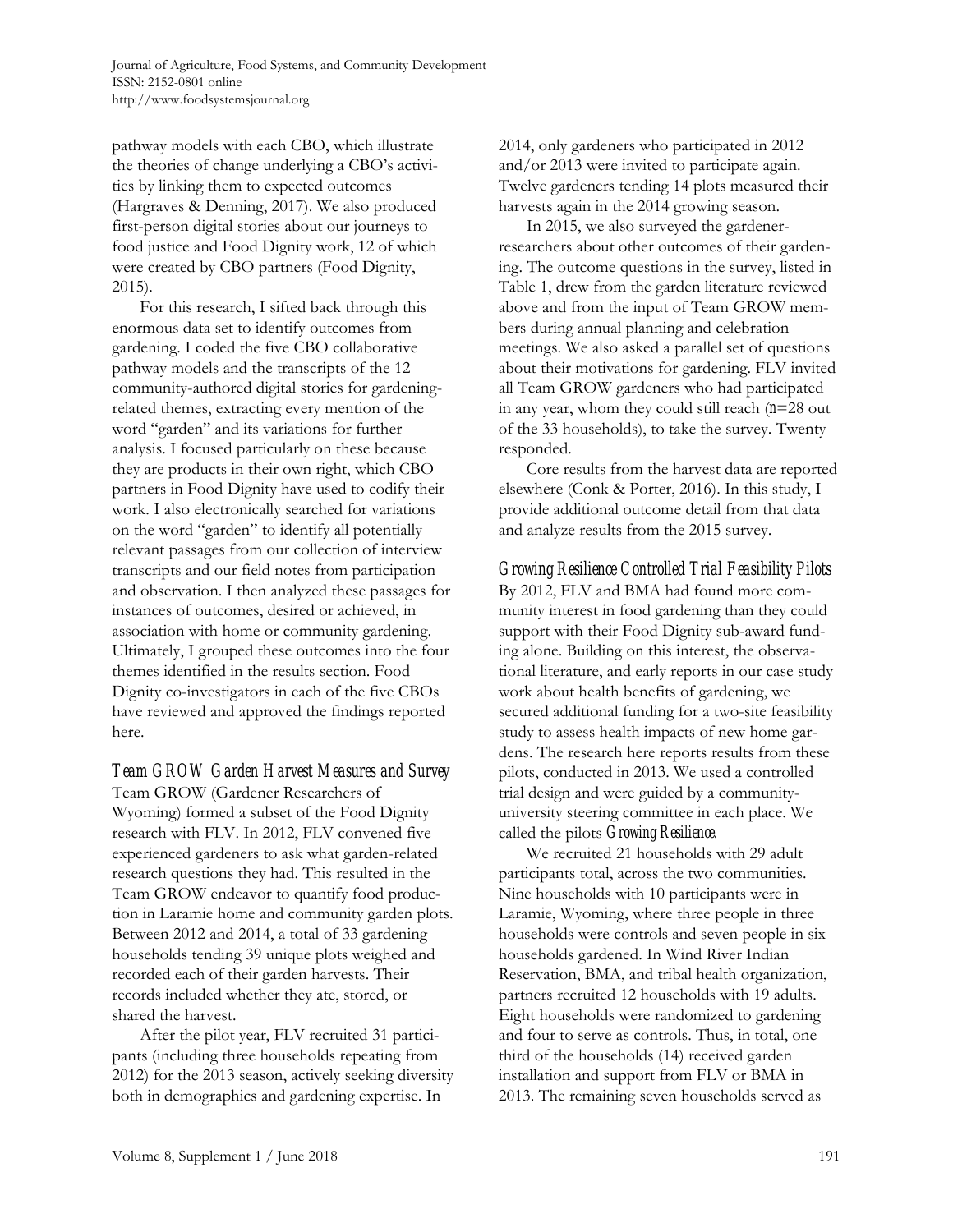#### Table 1. Team GROW Survey Responses to the Question "To what extent does your food gardening actually result in these outcomes (regardless of whether or not they are motivating factors for you)?"

Results below denote the percent of respondents and (number of respondents) for each "extent" rank. Items are listed in decreasing order of respondent ranking (by the sum of "to a moderate extent" or higher answers).

|                                                                                          | Not at all | To some<br>extent | To a moderate<br>extent | To a great<br>extent | To a very<br>great extent | Respondent<br>total $#$ |
|------------------------------------------------------------------------------------------|------------|-------------------|-------------------------|----------------------|---------------------------|-------------------------|
| I taught my kids about gardening<br>(leave blank if you do not have<br>children at home) | O%         | $0\%$             | $0\%$                   | 50%                  | 50%                       | 4                       |
| I felt productive                                                                        | 0%         | $0\%$             | 30%                     | 40%                  | 30%                       | 20                      |
| I had better quality food                                                                | $0\%$      | 5%                | 5%                      | 50%                  | 40%                       | 20                      |
| grew food that I knew was safe                                                           | $0\%$      | 5%                | 25%                     | 20%                  | 50%                       | 20                      |
| shared food with others                                                                  | 5%         | 5%                | 35%                     | 30%                  | 25%                       | 20                      |
| experienced leisure or pleasure                                                          | 5%         | 5%                | 15%                     | 30%                  | 45%                       | 20                      |
| I was more self-sufficient                                                               | O%         | 16%               | 26%                     | 16%                  | 42%                       | 19                      |
| I spent time outdoors                                                                    | 0%         | 10%               | 20%                     | 35%                  | 35%                       | 20                      |
| I reduced my stress                                                                      | 10%        | 10%               | 25%                     | 20%                  | 35%                       | 20                      |
| I increased my physical activity                                                         | $0\%$      | 25%               | 25%                     | 20%                  | 30%                       | 20                      |
| I improved my health                                                                     | 0%         | 25%               | 25%                     | 30%                  | 20%                       | 20                      |
| I saved money on food                                                                    | 5%         | 25%               | 40%                     | 20%                  | 10%                       | 20                      |
| I met other community members                                                            | 5%         | 35%               | 15%                     | 25%                  | 20%                       | 20                      |
| I ensured my household had<br>enough to eat                                              | 15%        | 30%               | 25%                     | 15%                  | 15%                       | 20                      |

control households (some of whom received garden support the following year). Each CBO recruited these households from their personal and professional networks among those interested in gardening but who did not have a home or community food garden in the past year.

 With each adult participant, we sought to measure height and weight, administer a validated quality-of-life survey that assesses mental and physical health (SF-12® Health Survey version 2),

and assess hand strength before gardening began (in May 2013) and then at the tail end of the gardening season (in September). The survey included an open-ended opportunity for comment. We were able to gather complete pre- and post-data with all 10 adult participants in Laramie. In Wind River, we collected pre- and post data-for one control adult and six gardening adults; we have only one data point for the remaining 12 participating adults.<sup>1</sup>

We also held focus groups in late 2013, one in

 $\overline{a}$ 

Strongest rated outcomes

Strongest rated outcomes

Weakest rated outcomes

Weakest rated outcomes

<sup>1</sup> Based on this experience, we completely redesigned our datagathering approach in the full-scale Growing Resilience randomized controlled trial currently underway in Wind River Indian Reservation (University of Wyoming et al., 2016). Instead of scheduling data-gathering appointments with participants at their homes, households came to a central data-

gathering location, with transportation provided as needed and stipends provided. The project also now includes more substantial partnerships with the tribal health organizations involved than during the feasibility pilot. So far, in our first two years of the full-scale study, we have had excellent participant retention and return rates.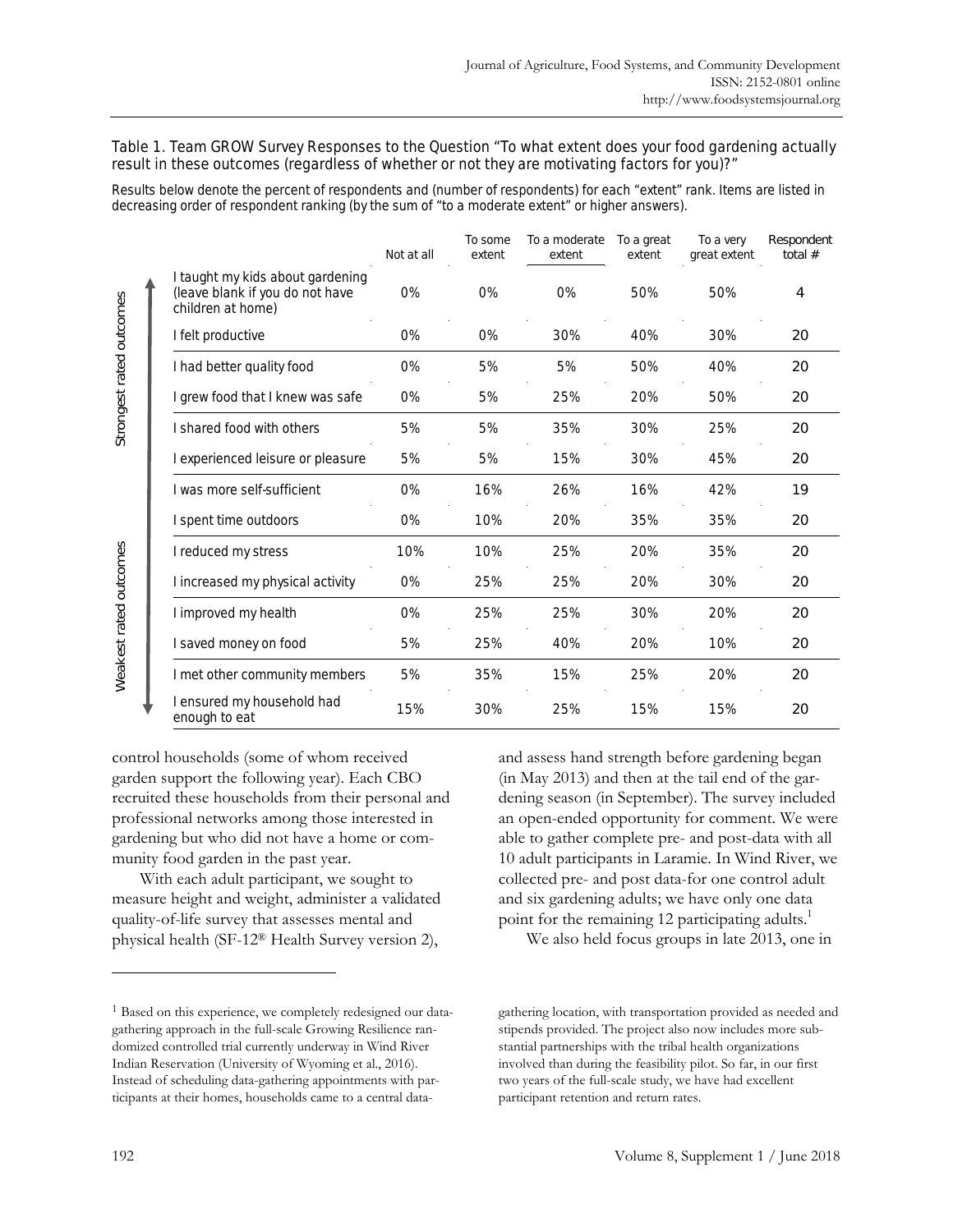Wyoming and one on the reservation, which included representatives from 12 of the 21 participating households. In each group, one person from the University of Wyoming facilitated the group while another took detailed notes that approximated transcription.

 For this study, I coded the open-ended survey responses and the focus group notes for outcomes of gardening. In addition, though the sample sizes were much too small to draw any quantitative conclusions, I share some of the pre- and postresults in an anecdotal way.

## **Results**

By examining the gardening outcome results from the mix of research methods described above, I identified four categories of benefits from food gardening: (1) improving individual health; (2) producing healthy food; (3) providing cultural ecosystem services in recreation, culture and social networks; and (4) fostering healing and transformation.

## **1. Gardens for health**

Results from the research projects described here corroborate the growing evidence base that suggests gardening improves health and wellness for gardeners. For example, in the focus groups and post-season surveys conducted as part of the feasibility pilots on health impacts of gardens, new gardening participants in Laramie and on Wind River Indian Reservation reported four types of health benefits:

- *Reduction in medication use for chronic health issues* (e.g., "My blood pressure went down. I'm taking less meds"; "My doctor took me off my anti-depressants… it really made a difference for my depression and my pain levels… taking fewer painkillers.")
- *Deepened and widened family and social networks*  (e.g., "It connected the neighborhood. It became our little mini-community"; "It brought the family closer—everyone wanted to see what was coming from the garden. They'd all be around the kitchen when we were cooking.")
- *Improved emotional health* (e.g., "It gave me routine and a purpose to be outside in the sunshine. It calmed me"; "It's just fun. I put my swing right by the garden.")
- *Improved access to fruits and vegetables* (e.g., "I love fruits and vegetables, but can't afford it… this is something I can afford"; "It provided more fresh stuff for our family… that really helped our diet.")

 Quantitatively, while the pilot sample was not even close to being powered to detect significant differences, the Laramie pre- and post-data we gathered with all seven gardening and three control adults *might* possibly indicate the gardeners could *possibly* enjoy better outcomes than controls in BMI, hand strength, and mental health. For example, the three control participants gained an average of 4.67lbs. (2.11kg), with a mean BMI increase of 0.57 kg/m2. The seven gardeners gained 1.14lbs. (1.52kg) on average, with a 0.2 BMI increase. On the 100-point, 12-item Short Form Health Survey (SF-12) scale for mental health, gardeners improved by seven points on average and controls decreased by one point on average. We have found similar directional (but again, nonsignificant) trends in a second pilot design year with another 10 households in Laramie 2016 (unpublished data), and these results are consistent with the gardens-and-health research reviewed in the introduction. However, our samples were much too small for these numbers to suggest more than the need for further research. We are currently assessing these and other health outcome questions in an RCT with BMA and other partners on Wind River Indian Reservation (Growing Resilience in Wind River Indian Reservation (GR), 2017).

 In Team GROW, all 20 gardener-researchers (the Laramie gardeners who had quantified their food harvests) who responded to a survey about the outcomes they experienced from gardening, reported that gardening benefited their health to at least "some extent." (See Table 1 for full survey results about gardening outcomes.) In addition, their top ranked outcome from gardening was "feeling productive."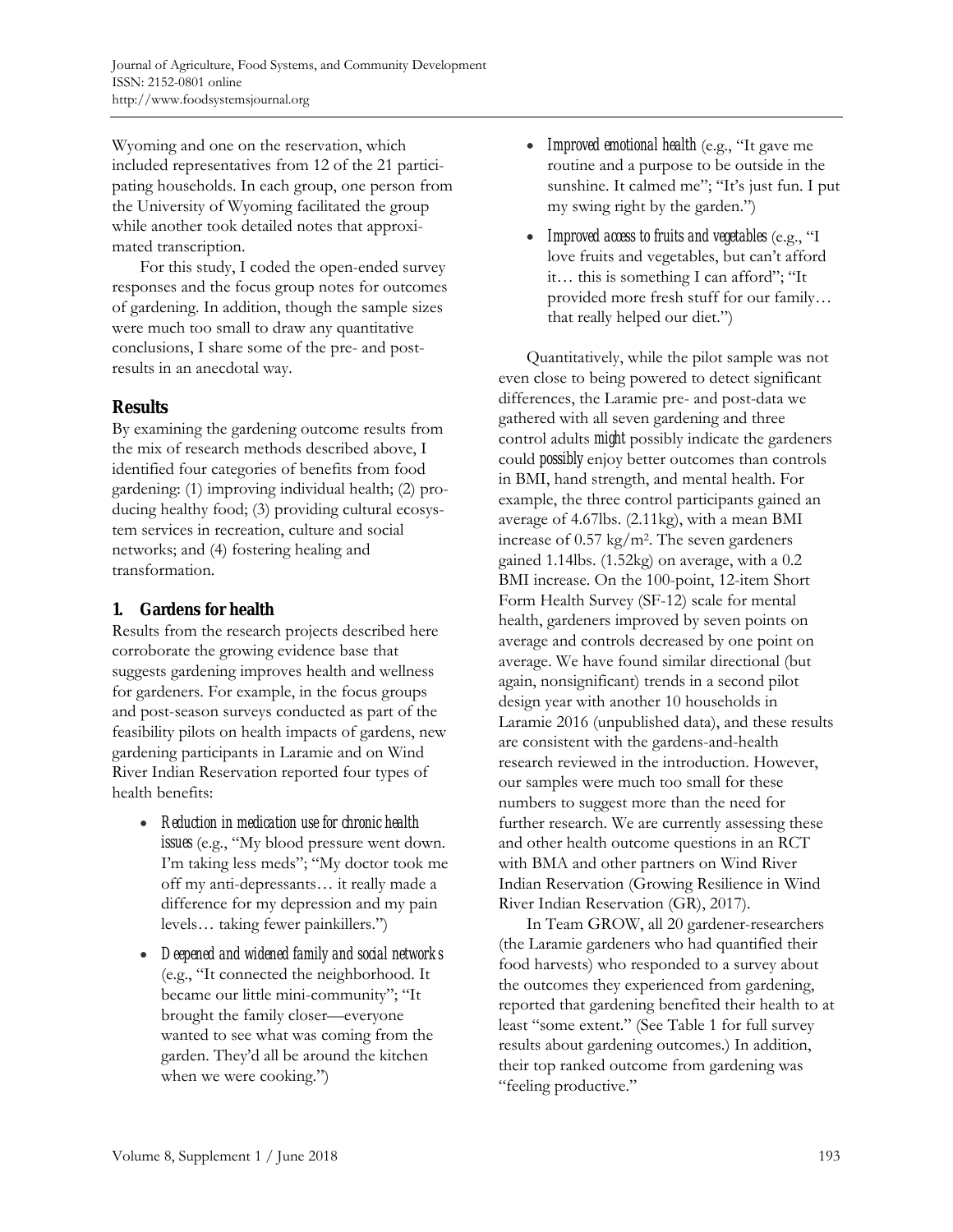In addition, community-based coinvestigators and participants in the Food Dignity project have described more systemic and community-level yields of gardening that are related to health. I share these in the healing and transformation section below.

# **2. Gardens for high-quality food**

Our research indicates that gardeners produce nutritionally relevant quantities of food. In addition, gardeners highly value the quality of the food they produce.

 In the Team GROW research, home and community gardeners measured the quantities of food they were growing between 2012 and 2014 in Laramie, Wyoming. Results indicate that the average plot was 253ft2 (23.5m2) and yielded an average of 128lbs. (58.06kg) f food, or 0.51lbs. (0.23kg) per square foot. The average vegetable harvest was enough to supply two adults with the daily U.S. Department of Agriculture-recommended amount of vegetables for four and a half months (Conk & Porter 2016). This is in spite of Laramie having a challenging high-altitude, windy and semi-arid growing climate (designated as USDA zone 4b, the toughest growing zone in the continental U.S.).

 Variation in productivity rates between Team GROW gardeners was enormous. For example, in the 2014 season, harvest rates varied nearly 10-fold between plots (by 967%, ranging from 0.12 to 1.16 lb./ft<sup>2</sup> [0.59 to 5.66 kg/m<sup>2</sup>]). Within-gardener yield variation, from season to season in the same plot, was much lower, though still substantial, at 39% on average (calculated from the 12 gardeners who participated in more than one season). At the top end, the gardener with the highest yield rate by weight grew 247lbs. (112.04 kg) of food in a 120ft2  $(11.15m<sup>2</sup>)$  community garden plot  $(2.06 \text{ lbs.}/\text{ft}^2)$  $[10.06 \text{ kg/m}^2]$ , in 2012). The harvest with the highest economic value, in total and per square foot, was US\$2,599 worth of produce (calculated at Laramie Farmers' Market prices) from a 391ft2 home garden (US\$6.64/ft2, in 2013). This included 145lbs. (65.77kg) of cucumbers valued at US\$362 and 255lbs. (115.67kg) of tomatoes valued at US\$1,274. Of total harvests recorded by the 31 gardeners participating that season, this particular

gardener raised two-thirds of the cucumbers and 35% of the total tomatoes. Also, that year, at the other end of productivity, six gardeners—nearly 20% of the participants that season—had harvest rates under  $0.2$  lbs./ft<sup>2</sup> (0.98kg/m<sup>2</sup>).

 Quantity aside, producing high *quality* food was a highly valued outcome among gardeners. The Team GROW members who took the survey reported having better quality food and food they know is safe, as two of the four top-ranked outcomes from gardening (see Table 1). In another set of questions about their motivations for gardening in that survey, which mirrored the outcome questions, having better quality food emerged as their top-ranked reason for gardening. Similarly, in interviews and during site visits, gardeners working with the four CBO partners in Food Dignity that support gardens (ENYF, WCP, BMA, and FLV) also mentioned the importance of gardening in yielding quality food. For example, a gardener in eastern New York noted, "all the vegetables, I think, are sweeter," from her garden than what she can buy in the store. Several people in Wind River discussed how growing their own food helped to avoid "chemicals" in store-bought food. One noted, "the supermarket carrots don't have hardly any taste but if you taste one that you grow yourself, it's just like the difference between night and day." Also, in three of the four communities (with the exception being Ithaca), at least some of the interviewees noted that growing their own food was the best, and sometimes the only, way to get high quality produce.

 Even people new to gardening via the Growing Resilience feasibility pilots, who had small gardens (about 80 ft<sup>2</sup> [7.43m<sup>2</sup>] with BMA and 15-30 ft2 [1.39-2.79m2] with FLV, in accordance with steering committee advice and gardener preferences) and struggled with multiple growing challenges, felt that their gardens gave them meaningful amounts of food. For example, in addition to the comments cited above about improved access to fruits and vegetables, participants reported that "it gave me fresh vegetables for my family that I grew and saved me money" and "I can reduce my food cost." As one ENYF gardener who was looking forward to retiring put it, "the main reason for it is the quality of the food and if you're retired, you're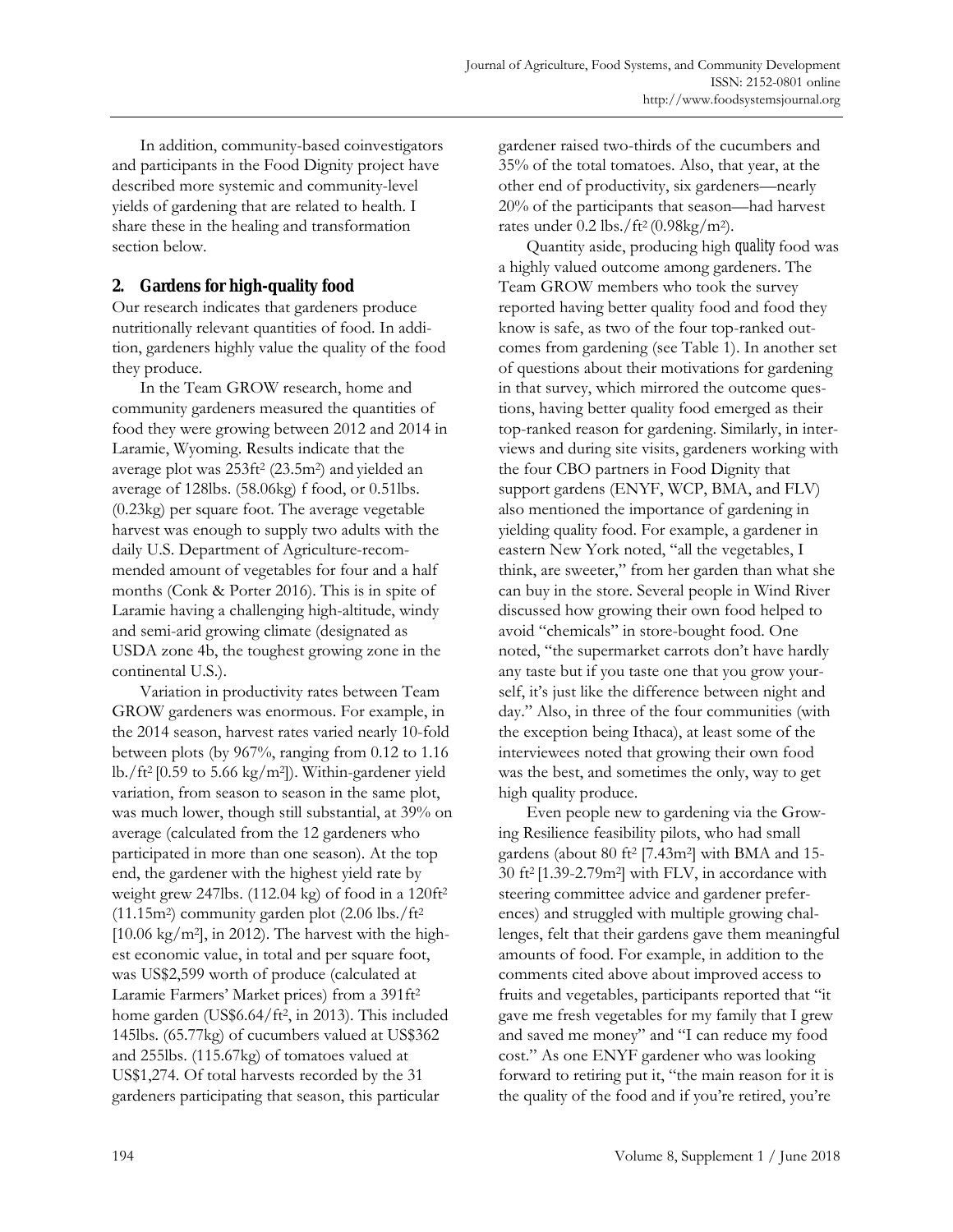not going to have the income, so financially it's going to help. You're not going to have to buy all those foods."

## **3. Gardens for "cultural ecosystem services"**

The sections above report health and food provisioning ecosystem services provided by gardens. This section focuses on "cultural ecosystem services" that gardens may provide through recreation, continuation and expansion of cultural and spiritual traditions, and development or deepening community networks.

*Growing recreation and aesthetic enjoyment.* Gardeners connected with these action research projects talk about gardening, at least in part, as recreation. Growing Resilience gardeners described the pleasure their gardens gave them, saying, for example, "walking down those steps, digging in the dirt, having a great time watering, watching the bees, I'm just in love with those silly bees. I kept my yard cleaner too." Another noted that gardening is "something you have to do, but you don't feel like you have to." In the survey of Team GROW gardeners, 19 out of 20 said they experienced "leisure or pleasure" from gardening to at least some extent (Table 1).

 In addition, the community gardens and other public food growing spaces supported by the CBOs draw not only gardeners, but also garden and farm visitors who watch the produce develop over the season, enjoy the flowers, and/or learn about the foods people grow. For example, a visitor to FLV said she had walked by their building regularly just to monitor the progress of pumpkins being grown to share with the Laramie community, and appeared to be a little disappointed when they were harvested. FLV, DDF and ENYF in particular, regularly receive formal requests for tours and, collectively, host hundreds of visitors each year who want to admire and learn from their work.

*Growing culture and spirit.* BMA on Wind River Indian Reservation is helping community members restore traditional varieties of Indian corn and reestablish chokecherries. Gardeners supported by ENYF in Brooklyn grow culturally important

foods such as callaloo, long beans, bitter gourd, and hot bonnet peppers. Gardeners in both places help anchor local farmers markets, providing not only fresh produce in general, but diverse varieties that would not otherwise be available for purchase. One gardener who sells at the ENYF market noted that "things that sell like hot bread in the market is callaloo. You cannot plant enough callaloo." These outcomes include, not only maintaining cultural food traditions, but also sharing them. For example, through their Food Dignity connections, a Jamaican gardener in East New York grew Indian corn from Wind River seeds. Some gardeners in the feasibility pilot studies about gardening appreciated learning about vegetables that were new to them, one saying, "who would have thought I would fall in love with bok choy?"

*Growing people and relationships.* Gardeners report sharing and exchange harvests, labor, and knowledge with their communities. This sharing is likely one of the core means by which gardening deepens social networks and connections.

 In Team GROW, the gardener-researchers, who tracked whether they ate, stored, or shared each harvest, shared 30% of what they grew with others (Conk & Porter, 2016). Those who responded to the survey also reported "sharing food with others" as both a motivation for and an outcome of gardening (Table 1).

 In interviews, many gardeners talked about sharing food, exchanging knowledge, and offering and receiving physical assistance with gardening labor. Several described, not just what they gave, but also what they receive by sharing. For example, one experienced gardener said that inspiring and mentoring people to grow their own food, "just makes me feel so good." She also noted the physical help she gets when people come to visit her garden, noting, "I wish that I'd had more people come out. One thing that helps me, is I can't do all the physical stuff very well anymore, but it passes [knowledge] on and I like to pass on my passion." Another person reported that someone who shared her land for growing food for the community felt, "glad that she could provide something. She doesn't have a lot of resources but she has this yard so she was glad that she could use that yard to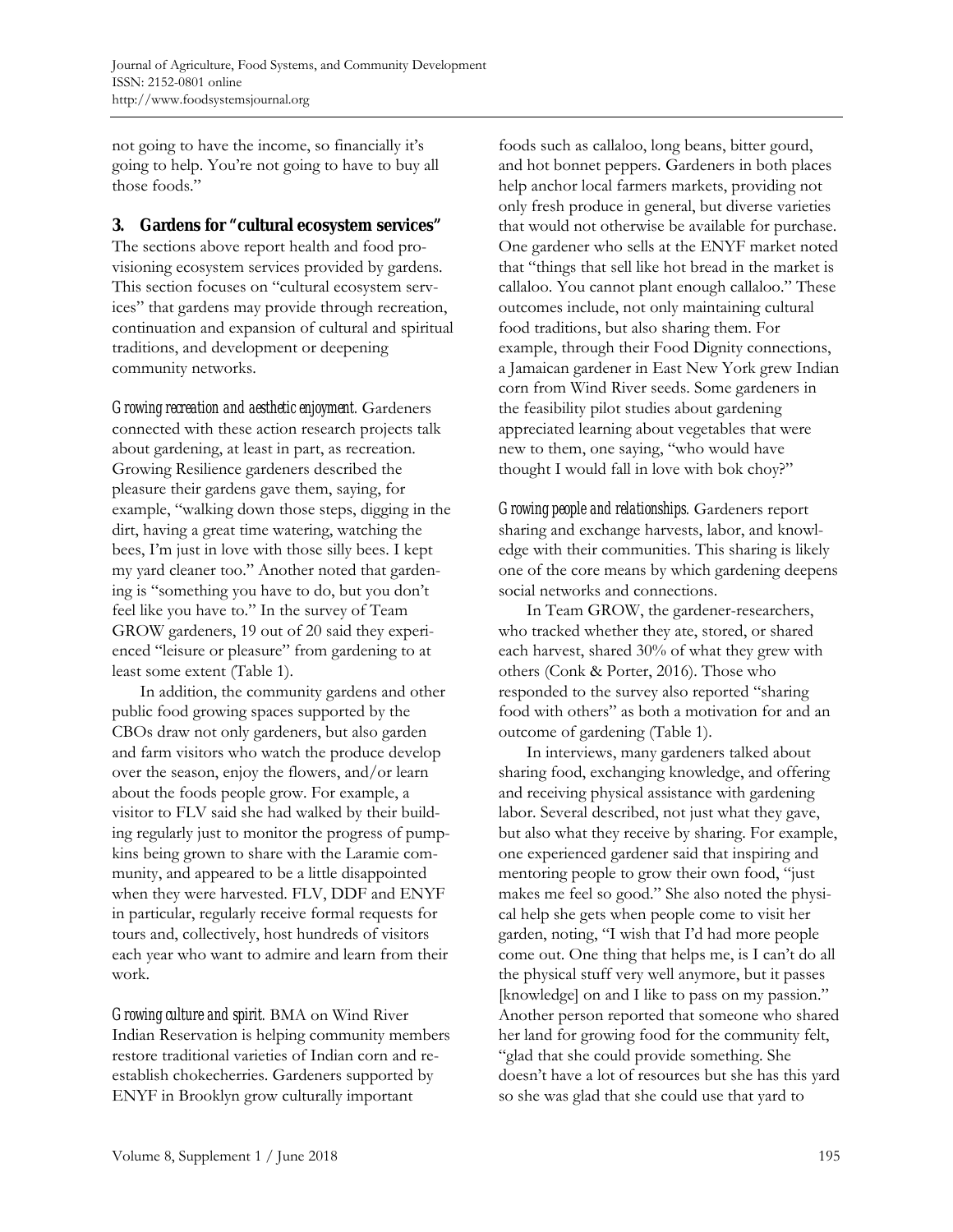benefit others and to have that be a resource." Some gardeners in the feasibility pilots reported with pride, being consulted about gardening; for example, "I had people asking me, how do you do this? What did you use? I'm the expert on raised gardens now, of my friends."

 Some gardeners in the feasibility studies who struggled with depression, physical movement limitations, or both, reported that their new gardens gave them a reason to get up in the morning, noting, "it got me on a better sleep schedule" and "it got me out of bed." When one person in the Laramie, Wyoming focus group said that, "I spent more time outside than I ever have," another replied, "wasn't that neat?" and a third confirmed "me too!" They talked about children coming over to point out new growth or study bugs in the gardens, and friends and neighbors coming over to eat from their gardens or even just to admire them; for example, "my friends came over, and sat on the patio and looked at the garden while we ate. People just really liked it. It was pleasant. We had lunch, we picked fresh basil, made sandwiches."

 Also, several gardeners most involved with the Ithaca, Wind River Reservation and Laramie-based CBOs (WCP, BMA and FLV, respectively) have described the local collaboration teams in these action-research projects as feeling like family. One of the Team GROW gardener-researchers said that the project had connected her with "my people." All but one of the Team GROW survey respondents noted that meeting other community members was at least a partial outcome from their gardening.

 An organizer on Wind River Indian Reservation describes how gardening also helps to educate children (Potter, 2015), which illustrates results from the small subset of Team GROW survey respondents (4 out of 20) who had children at home, who unanimously ranked teaching their children as an outcome from gardening (Table 1). Both WCP and ENYF intentionally build intergenerational relationships by matching teens with local elders who provide mentorship while receiving help with their gardening (Brangman, 2017; Daftary-Steel & Gervais, 2015).

 These "cultural ecosystem services" create foundations for and contribute to the last category of outcomes from gardening found in this study:

individual and community healing, and transformation.

#### **4. Gardens for healing and transformation**

The five CBOs collaborating in these food system action research projects both report and aspire to individual and collective healing and transformation with their communities. They intentionally design their community food growing and growing support activities to help reach these goals (Porter, 2018a, this issue), as articulated in their collaborative pathway models (Hargraves & Denning, 2017). They also particularly aim to support people and communities who suffer the most and offer expertise derived from lived experience with food injustice and food insecurity.

 BMA and FLV partnered in the feasibility pilots as part of intentionally using home gardens as a strategy for helping people on Wind River Indian Reservation and in Laramie, Wyoming, increase control of their lives and their physical health. A gardener supported by FLV said, "I never would have attempted a garden without this. It wasn't a possibility. Without this, it would have never happened." Another also said, "I never would have had a garden. I wouldn't have gardened at all without this project." A third mentioned she could not get down on her knees to tend her garden, so it was the raised boxes that FLV provided that made it possible for her to grow food. More broadly, at the start of the Growing Resilience pilots, the head of a tribal health organization collaborating with BMA and me said he approved of the gardening project idea, because, "we need to put health back into the hands of the people." Similarly, an expert gardener working with ENYF noted that she and other gardeners feel that, "growing, sharing and selling fresh food, growing stuff and selling it to the community, it's making the community healthier. It's making us, me, mentally healthier, because people see that this comes from the heart, it's going here."

 Achievement of such transformative outcomes is challenging to assess or attribute, but the results from these action-research projects do illustrate some examples of how gardening and other forms of community food production have contributed to fostering health and transformation.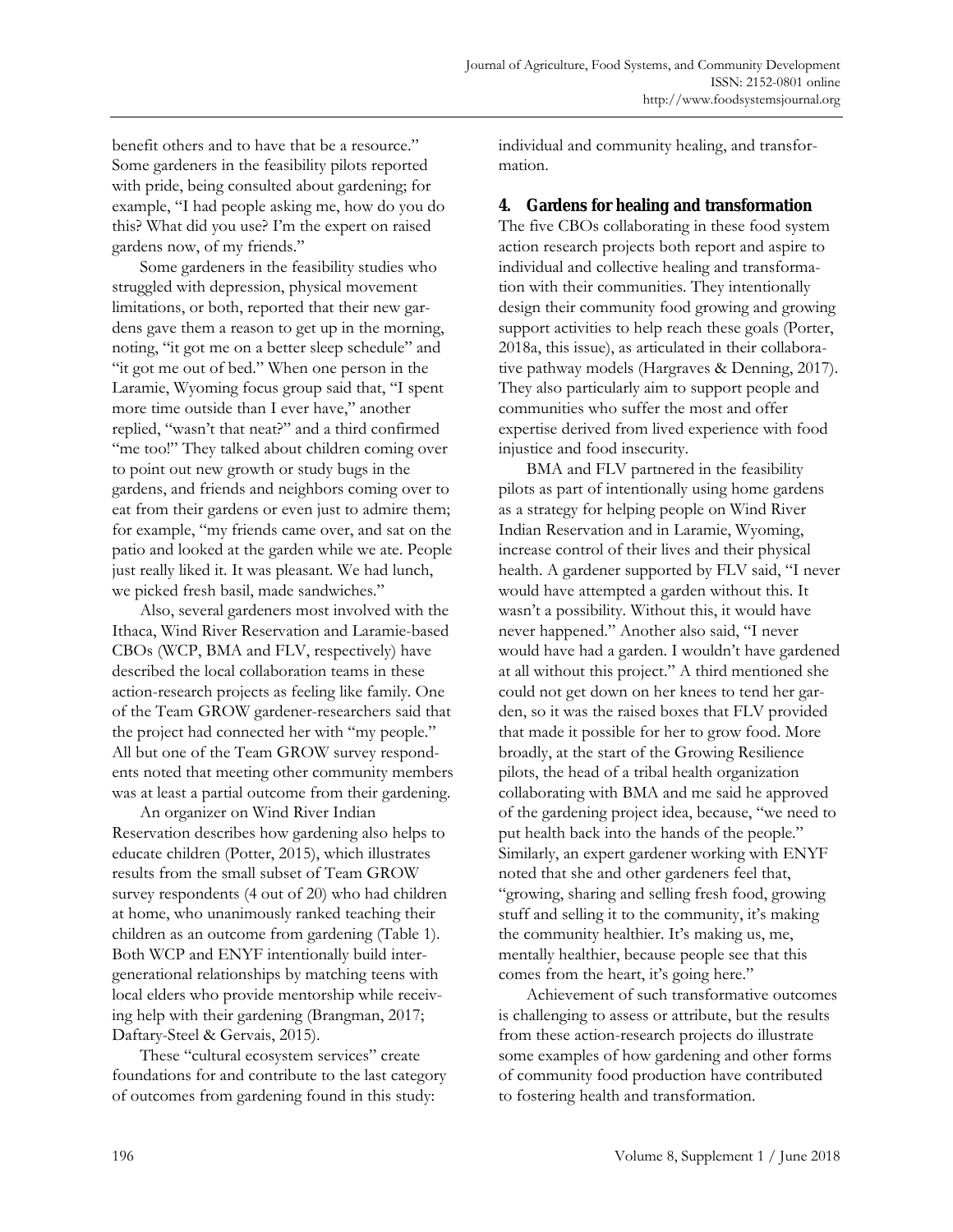Several of the digital stories composed by some Food Dignity partners to share their individual journeys in food justice work vividly illustrate these themes of growing food for healing and transformation. For example, two men who worked as farmers at DDF entitled their stories, "Fresh Start," and, "My New Life," with each describing how growing food offered pathways away from jail or prison (Rucker, 2015; Silva, 2015). The availability of these paths was no accident; their boss, a captain in the Alameda County Sherriff's Department who co-founded DDF, entitled his story, "When Good Food Makes for Good Policing" (Neideffer, 2015).

 Some gardeners have planted to regain control of their health and to heal. One gardener began growing her own food to recover her health after becoming highly chemical sensitive from exposure to pesticides (Dunning & Owens, 2016). Another says she planted gardens to take root, more figuratively, in a new community (Dunning, 2015). One participant in the feasibility pilot about health impacts of gardens reported that gardening saved her life. Several gardeners on Wind River Indian Reservation talked about growing their own food to take control over their diabetes and to prevent their children from being diagnosed by building healthy lifestyles, in addition to providing well for their families overall.

 For some, gardening also appeared as a gateway to improving their communities and increasing personal influence. One young DDF farmer, in conversation with me, marveled at the power he had to physically change his community after being part of transforming a corner lot from an eyesore into a beautiful and productive garden. A person who became a gardener with help from FLV via the feasibility pilot, later went to his first city council meeting to support providing public land for a proposed FLV community farm. While there, earlier in the agenda, he spoke powerfully in favor of locating a recreation facility on the west side of Laramie, which is literally and figuratively on the other side of the tracks from the city center. Similarly, that was also my first Laramie city council meeting, and though there to support the farm proposal, I also spoke up on an earlier agenda item, in favor of aquifer protection. In this way,

our involvement with FLV also led us to become more active citizens, and to speak up in this formal policy-making setting. Leaders at ENYF talk about people in their communities dedicated to growing food to take back empty lots, beautify their worlds, and feed their neighbors (Daftary-Steel, 2015; Marshall, 2015; Vigil, 2015). Others describe how growing food contains transformational lessons about having, "the grace to receive" (Dunning 2015) and heeding calls for environmental healing (Brangman, 2015). Other stories are about viewing, acting, and being in our world in a transformed way (Daftary-Steel, 2015), including, as another storyteller concludes, "once you start to see the potential in the people and the place, you can't help but look for that everywhere you go" (Vigil 2015).

# **Discussion**

Results from this research confirm and expand upon previous work showing that benefits of food gardening include: improving individual health; producing nutritionally meaningful amounts of quality food; providing cultural ecosystem services in recreation, culture and social networks; and fostering healing and transformation. This array of positive outcomes suggests that supporting home and community food gardening offers an effective public health and sustainable community development strategy.

 Understanding more about why and how gardening produces these outcomes, and for and with whom, would inform how to best deepen and broaden these and other positive impacts. To begin outlining future action and research agendas in this arena, I draw from the results presented in this paper and from previous research to discuss potential mechanisms.

# *Health, Food, and Gardening*

For some of the individual health benefits associated with gardening, mechanisms that likely produce them seem obvious. For example, being physically active and reducing sedentary time are known to improve overall wellbeing (Kohl et al., 2012; Warburton, Nicol, & Bredin, 2006) and gardening inherently entails activity. The link between producing vegetables and increased access to and consumption of them seems transparent.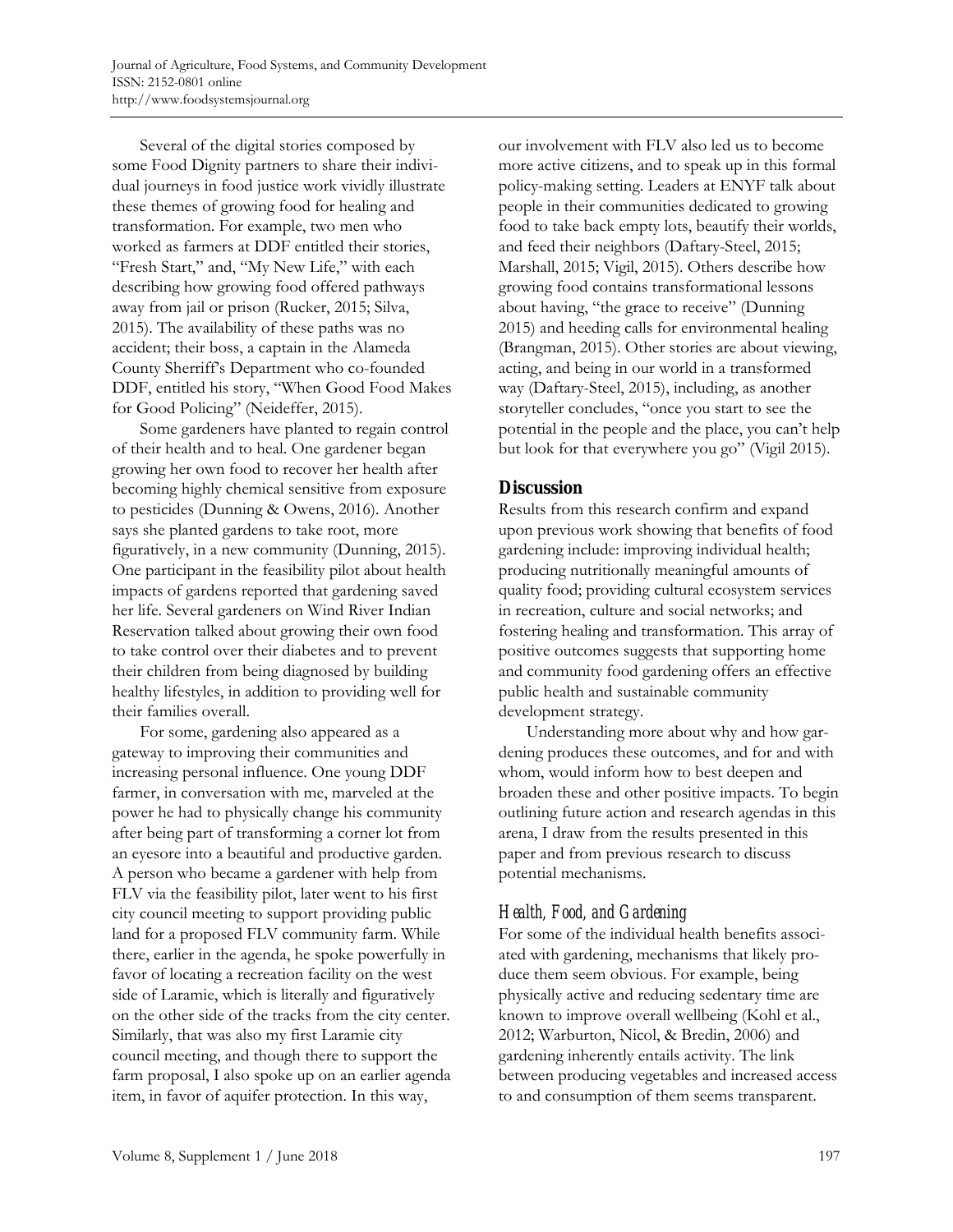Spending time outside is known to improve mental health and gardening requires being outdoors (Ryan, Weinstein, Bernstein, Brown, Mistretta, & Gagné, 2010). In addition, several gardeners here reported that their gardens draw them to sit outside even when not actively gardening. Why being outside improves emotional health is less certain, though one plausible mechanism is that sun exposure improves vitamin D levels, while inadequate levels are associated with depression (Penckofer, Kouba, Byrn, & Estwing Ferrans, 2010). An additional theory involves exposure to moodimproving microbes that are common in soil (Reber et al., 2016), which may more easily transfer to humans via gardened foods than via storebought foods (Bryce, 2013).

 The power conveyed by becoming a producer, as opposed to only a consumer, may also improve well-being; self-determination theory suggests that feelings of autonomy and control contribute to health (Deci & Ryan, 2008). Also, gardeners report feeling productive, which is associated with a higher quality of life (Kim, 2013; Litt, Schmiege, Hale, Buchenau, & Sancar, 2015), especially when the productive activity also benefits others (Aknin et al., 2013; Matz-Costa, Besen, Boone James, & Pitt-Catsouphes, 2014). Some of the gardeners in this study have said that sharing their food and their knowledge has enhanced their own wellbeing. This is in addition to the benefits of increased family and community feelings of connectedness found in this and previous research.

 Though some of the health benefits observed in association with gardening maybe be only that correlated but not causal, simply indicating that healthier people are more likely to garden—the feasibility pilots reported here and in the 22 studies in the meta-analysis review (Soga, Gaston, & Yamaura, 2017) all involved pre- and post-health outcome measures. This time order, of hypothesized cause before effect, adds to the plausibility of gardening positively affecting health. Also, arguably, if a person reports that gardening makes them feel healthier, as so many in this and other studies do, then their subjective well-being is indeed improved by definition. If a survey used to measure well-being (such as the SF-12 used in these feasibility pilots) does not capture this

improvement, then this is a failure of the instrument.

*Healing, Transformation and Gardening Support*  The array of potential causal pathways for health and food benefits of gardening discussed above, if real, would suggest that such benefits would accrue to gardeners at large, even those who do not receive technical assistance or associate with food justice CBOs that support such food production. This would also likely be true for many of the recreational services that gardening provides. However, it seems plausible that the, "growing people and relationships," outcomes, and moreover ,"healing and transformation," ones, would be enhanced by the support strategies the five CBOs use. Moreover, CBOs extend these benefits to people who wish to garden but could or would not without such support. Because all of the gardeners in this research were associated with the work of food justice CBOs, I can only hypothesize from our observations about how these associations may have impacted distribution and depth of these gardening outcomes.

 The broad set of benefits in culture and spirit, people and relationships, and healing and transformation reported here, appear to be entwined with and emerging from the CBOs' strategies for supporting gardening and gardeners. As described elsewhere (Porter, 2018a, this issue), these CBOs extensively use organizing strategies to achieve transformational goals with their communities. Technical support for gardening, such as that traditionally provided by cooperative extension agencies in the U.S. and also included in activities of these CBOs, simply aims to help improve gardeners' skill levels for greater food production. However, rather than as an end in itself, the CBOs view gardening as a strategic activity that provides one of many means to larger ends of community health, food security, equity, and power. These CBOs intentionally enable gardeners to also become vendors, farmers, mentors, donors, policy advocates, educators, grantees, grantors, and more, if and as they wish to. They also help enable people to become gardeners, or even farmers, if they wish to. As two food justice activist scholars note, "no amount of fresh produce will fix urban America's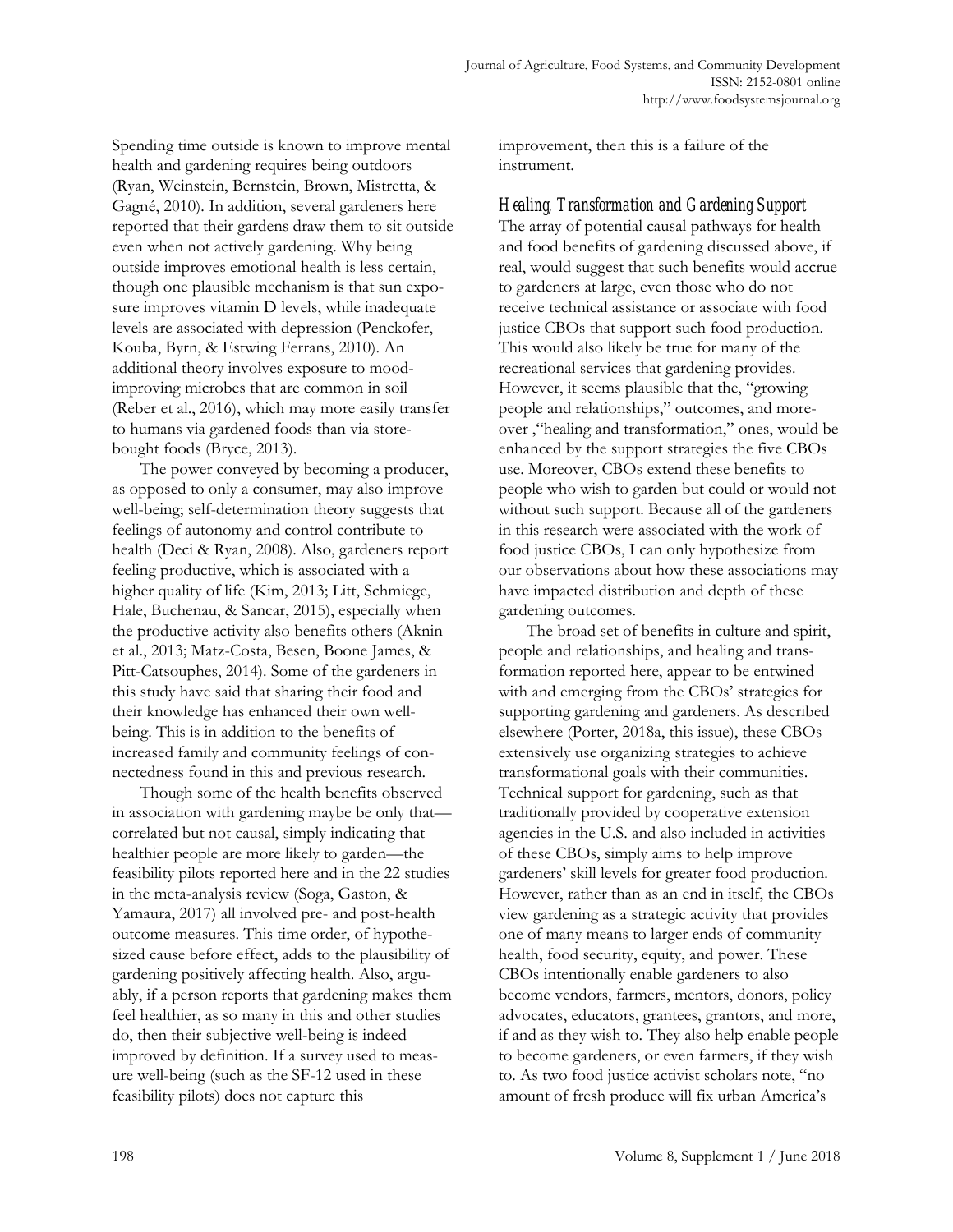food and health gap unless it is accompanied by changes in the structures of ownership and immigration laws and a reversal of the diminished political and economic power of the poor and lower working-class" (Holt Giménez & Shattuck, 2011, p. 133). As articulated in their collaborative pathway models (Hargraves & Denning, 2017), all five CBOs aim to increase political and economic power of people who currently have the least, including via supporting community-based food production such as gardening. As the authors of case studies with four community gardens in eastern London argue, such gardens create, "contexts for effective community mobilization… opening up new possibilities for being, seeing and doing" (Guerlain & Campbell, 2016, p. 220). The intentionality in creating these spaces leads Pudup (2008) to argue that community gardens should instead be called organized garden spaces (see also Saldivar-Tanaka & Krasny, 2004).

 As a public health nutrition scholar, when I present results from this work about health benefits of gardening, I have reason to fear that I am framing gardening as another health-behaviorchange imperative: not only should people eat more fruits and vegetables, they should grow them. A scientist in the audience at one seminar, who also identified as a single mother, asked wearily, "when do I get to rest?" However, the CBO organizers appear to be agnostic about whether community members become gardeners at all; they focus on people and community, not on production or even food more generally (Porter, 2018a, this issue). For example, after the Growing Resilience feasibility pilots, FLV engaged with me to redesign our approach to enable people to set their own health improvement goals and then choose how to reach them, rather than randomly assigning people to gardening. By offering multiple ways for community members to engage, these CBOs model what Guerlain and Campbell describe as better accounting "for what participants themselves would like to achieve in their own lives, rather than in relation to externally imposed notions of what counts as political change" (2016, p. 220).

 That said, when people do wish to garden, four of the five CBOs (one focuses on community

farming and does not engage directly in gardening activities) strive to support and enable them to do so (Porter, 2018a, this issue). The full gardening support and installation "packages" that FLV and BMA provide have almost certainly enabled more people to garden. As reported above, a few of the FLV gardeners have said explicitly that they would never have been able to garden without that help. Also, the community gardening spaces that ENYF, WCP, and FLV have cultivated offer the space, soil and, especially with FLV in Laramie, affordable water, that are all necessary for gardening but not everyone has access to. Results from another study within the Food Dignity project, where US\$40 gardening mini-grants were randomly provided to half the attendees at a gardening workshop, found that even small amounts of material support spurred interested people to start or expand food gardens (Porter, McCrackin, & Naschold, 2016).

# *Future Research*

Results from the three randomized controlled trials currently underway will substantially improve the quality, quantity, and specificity of evidence for how gardening impacts individual health outcomes. If these studies find positive results, the next question would be about if and how much the quantity of food produced—in total and as rate per area—is related to health outcomes. Based on our qualitative observations and gardener insights, I would hypothesize that most of the physical and mental benefits are not closely tied to productivity, as long as a harvest does not fail entirely.

 In links between healing, transformation, and gardening support, it seems plausible that technical assistance alone would likely help gardeners to improve yield quality and quantity. The enormous range of harvest rates found in Team GROW certainly indicates that there is room for such increases. In addition, technical support would help urban gardeners avoid and mitigate heavy metal exposure risks that gardening in contaminated soil poses (Al-Delaimy & Webb, 2017). However, such narrow and limited forms of support are unlikely to enable people, particularly those who face physical, financial, and/or land access challenges, to begin growing their own food in the first place. Technical assistance alone also would not, plausibly, work to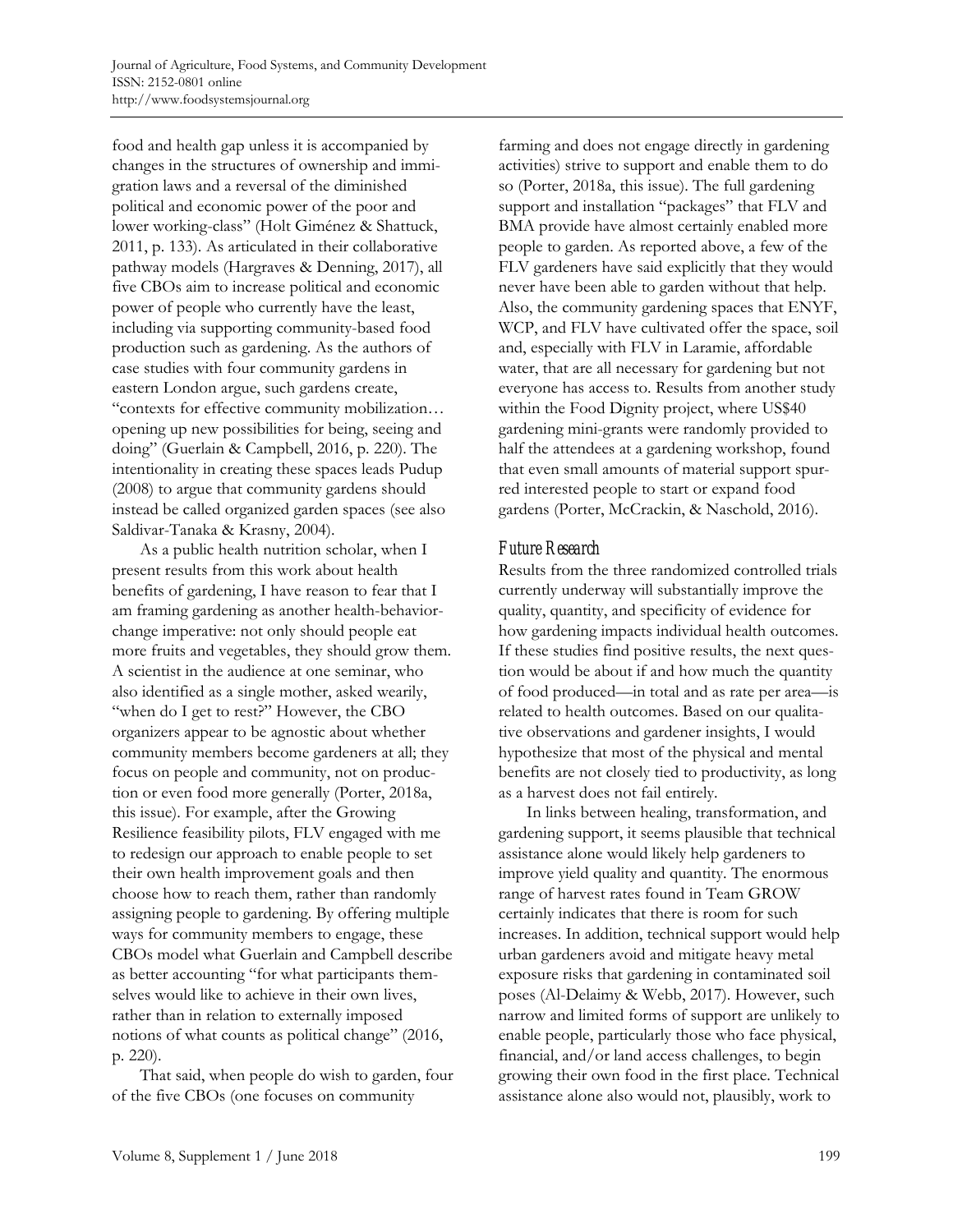connect gardeners more directly and deeply with one another and with other food system activities (e.g., sharing, selling, advocating, mentoring) the way the CBOs' strategic activities aim to (Porter, 2018a, this issue). The social healing and transformation outcomes, and potential outcomes, of gardening may hinge upon the kinds of community organizing strategies that the food justice CBOs use (Porter, 2018a, this issue).

# **Conclusion**

The gardening outcome data from the Food Dignity case stories, Team GROW project, and Growing Resilience feasibility pilots, confirm and expand findings from previous research which indicate that gardening improves health, produces nutritionally meaningful quantities of quality food, and provides important cultural ecosystem services (such as recreation, cultural enrichment, and community building). In addition, perhaps especially because of the strategies employed by food justice CBOs that collaborated in this research, gardening activities have also yielded individual and social healing and transformation.

Arenas ripe for future research on impacts of

gardening include further quantifying and specifying individual health changes and causality, assessing relationships between garden productivity and outcomes, and further documenting and evaluating community-level outcomes. Another action research priority is trialing and assessing strategies for maximizing access to gardening and for maximizing positive outcomes from gardening via policy, technical, and community-organizing forms of support. In the meantime, however, the growing evidence for multiple benefits of home and community gardening suggests the wisdom of enabling anyone who wishes to start growing some of her own food to plant some seeds.

# **Acknowledgments**

I would like to thank the action research teams of Food Dignity and Growing Resilience, including gardener-researchers of Team GROW and Elisabeth "Livy" Lewis, and especially the community-based researchers and leaders at each CBO who reviewed my use of our work here. Thanks also to Monica Hargraves and Cecilia Denning for their Collaborative Pathway Model work and for reviewing and advising on my use of those here.

# **References**

- Aknin, L. B., Barrington-Leigh, C. P., Dunn, E. W., Helliwell, J. F., Burns, J., Biswas-Diener, R., . . . Norton, M. I. (2013). Prosocial spending and well-being: Cross-cultural evidence for a psychological universal. *Journal of Personality and Social Psychology*, *104*(4), 635-652. https://doi.org/10.1037/a0031578
- Al-Delaimy, W., & Webb, M. (2017). Community gardens as environmental health interventions: Benefits versus potential risks. *Current Environmental Health Reports*, *2*(4), 252-265. https://doi.org/10.1007/s40572-017-0133-4
- Alaimo, K., Packnett, E., Miles, R. A., & Kruger, D. J. (2008). Fruit and vegetable intake among urban community gardeners. *Journal of Nutrition Education & Behavior, 40*(2), 94-101. https://doi.org/10.1016/j.jneb.2006.12.003
- Alaimo, K., Reischl, T. M., & Allen, J. O. (2010). Community gardening, neighborhood meetings, and social capital. *Journal of Community Psychology, 38*(4), 497-514. https://doi.org/10.1002/jcop.20378
- Algert, S. J., Baameur, A., & Renvall, M. J. (2014). Vegetable output and cost savings of community gardens in San Jose, California. *Journal of the Academy of Nutrition and Dietetics, 114*(7), 1072-1076. https://doi.org/10.1016/j.jand.2014.02.030
- Algert, S., Diekmann, L., Renvall, M., & Gray, L. (2016). Community and home gardens increase vegetable intake and food security of residents in San Jose, California. *California Agriculture, 70*(2), 77-82. https://doi.org/10.3733/ca.v070n02p77
- Altman, L., Barry, L., Barry, M., Englese, C., Kühl, K., Silva, P., & Wilks, B. (2014). *Five borough farm II: Growing the benefits of urban agriculture in New York City*. New York: Design Trust for Public Space.
- Armstrong, D. (2000). A survey of community gardens in upstate New York: Implications for health promotion and community development. *Health & Place, 6*(4), 319-327. [https://doi.org/10.1016/S1353-8292\(00\)00013-7](https://doi.org/10.1016/S1353-8292(00)00013-7)
- Austin, E. N., Johnston, Y. A. M., & Morgan, L. L. (2006). Community gardening in a senior center: A therapeutic intervention to improve the health of older adults. *Therapeutic Recreation Journal, 40*(1), 48-57. Retrieved from http://js.sagamorepub.com/trj/article/view/965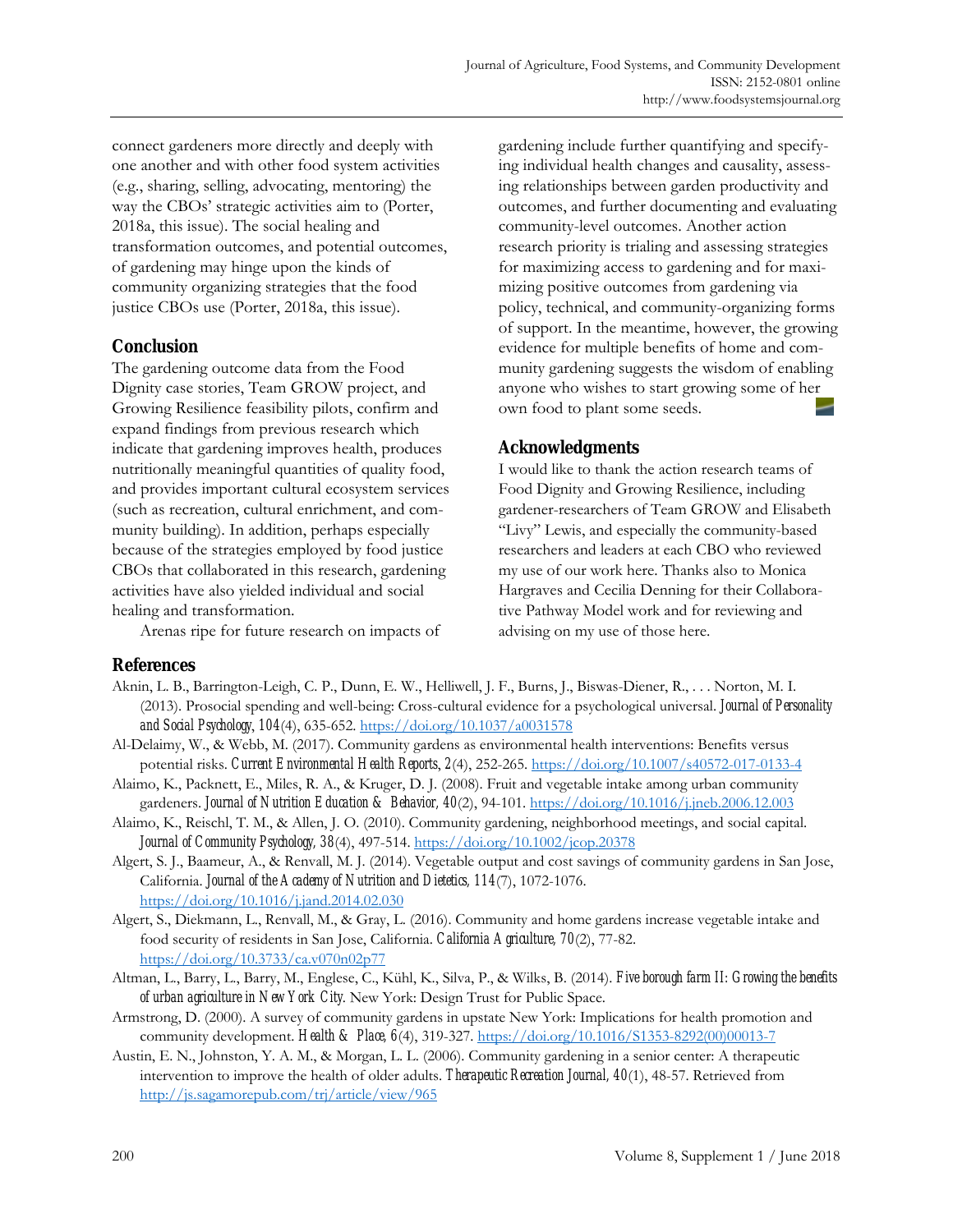- Baker, E. A., Motton, F., Seiler, R., Duggan, K., & Brownson, R. C. (2013). Creating community gardens to improve access among African Americans: A partnership approach. *Journal of Hunger & Environmental Nutrition, 8*(4), 516-532. https://doi.org/10.1080/19320248.2013.816986
- Bradley, K., & Herrera, H. (2016). Decolonizing food justice: Naming, resisting, and researching colonizing forces in the movement. *Antipode, 48*(1), 97-114. https://doi.org/10.1111/anti.12165
- Brangman, D. (Producer). (2015). Roots rising. *Paths to Food Dignity* [Video]. Retrieved from http://www.youtube.com/watch?v=JW4OuOLVebU
- Brangman, D. (Producer). (2017). *Whole Community Project* [Video]. Retrieved from https://www.youtube.com/watch?v=XYglKP0dOTk
- Broad, G. M. (2016). *More than just food: Food justice and community change*. Oakland, CA: University of California Press.
- Brown, K. H., & Jameton, A. L. (2000). Public health implications of urban agriculture. *Journal of Public Health Policy*, *21*(1), 20-39. https://doi.org/10.2307/3343472
- Bryce, A. (2013, October 13). Dig down to lift your spirits: Soil bacteria act as antidepressants. *Australian Science*. [Retrieved from http://www.australianscience.com.au/biology/dig-down-to-lift-your-spirits-soil-bacteria-act-as](http://www.australianscience.com.au/biology/dig-down-to-lift-your-spirits-soil-bacteria-act-asantidepressants)antidepressants
- Calvet-Mir, L., Gómez-Baggethun, E., & Reyes-García, V. (2012). Beyond food production: Ecosystem services provided by home gardens. A case study in Vall Fosca, Catalan Pyrenees, Northeastern Spain. *Ecological Economics, 74*, 153-160. https://doi.org/10.1016/j.ecolecon.2011.12.011
- CoDyre, M., Fraser, E. D., & Landman, K. (2015). How does your garden grow? An empirical evaluation of the costs and potential of urban gardening. *Urban Forestry & Urban Greening, 14*(1), 72-79. https://doi.org/10.1016/j.ufug.2014.11.001
- Cohen, N., & Reynolds, K. (2015). Resource needs for a socially just and sustainable urban agriculture system: Lessons from New York City. *Renewable Agriculture and Food Systems, 30*(1), 103-114. https://doi.org/10.1017/S1742170514000210
- Cohen, N., Reynolds, K., & Sanghvi, R. (2012). *Five Borough Farm: Seeding the future of urban agriculture in New York City*. New York: Design Trust for Public Space.
- Companion, M. (2016). Lessons from "The Bucket Brigade:" The role of urban gardening in Native American cultural continuance. In J. C. Dawson & A. Morales (Eds*.*)*, Cities of farmers: Urban agricultural practices and processes* (pp. 126- 140). Iowa City, IA: University of Iowa Press.
- Conk, S. J., & Porter, C. M. (2016). Food gardeners' productivity in Laramie, Wyoming: More than a hobby. *American Journal of Public Health, 10*6(5), 854-856. https://doi.org/10.2105/AJPH.2016.303108
- Corrigan, M. P. (2011). Growing what you eat: Developing community gardens in Baltimore, Maryland. *Applied Geography*, *31*(4), 1232-1241. https://doi.org/10.1016/j.apgeog.2011.01.017
- Daftary-Steel, S. (Producer). (2015). Seeing differently*. Paths to Food Dignity* [Video]. Retrieved from https://www.youtube.com/watch?v=f7jITKvHb0w
- Daftary-Steel, S., & Gervais, S. (2015). ENYF retrospective case study [Prezi]. Retrieved from https://prezi.com/kixjpppdqbqz/enyf-retrospective-case-study/
- Deci, E. L., & Ryan, R. M. (2008). Self-determination theory: A macrotheory of human motivation, development, and health. *Canadian Psychology/Psychologie canadienne, 49*(3), 182-185. https://doi.org/10.1037/a0012801
- Draper, C., & Freedman, D. (2010). Review and analysis of the benefits, purposes, and motivations associated with community gardening in the United States. *Journal of Community Practice, 18*(4), 458-492. https://doi.org/10.1080/10705422.2010.519682
- Dunning, L. (Producer). (2015). The grace to receive. *Paths to Food Dignity* [Video]. Retrieved from http://www.youtube.com/watch?v=ecMqU1JagW4
- Dunning, L., & Owens, R. (Producer). (2016). Bren Liske. *2016 Food Dignity Exhibit & Gallery, Minigrants* [Video]. Retrieved from http://gayle80.wixsite.com/fooddignity/mini-grants
- Firth, C., Maye, D., & Pearson, D. (2011). Developing "community" in community gardens. *Local Environment, 16*(6), 555-568. https://doi.org/10.1080/13549839.2011.586025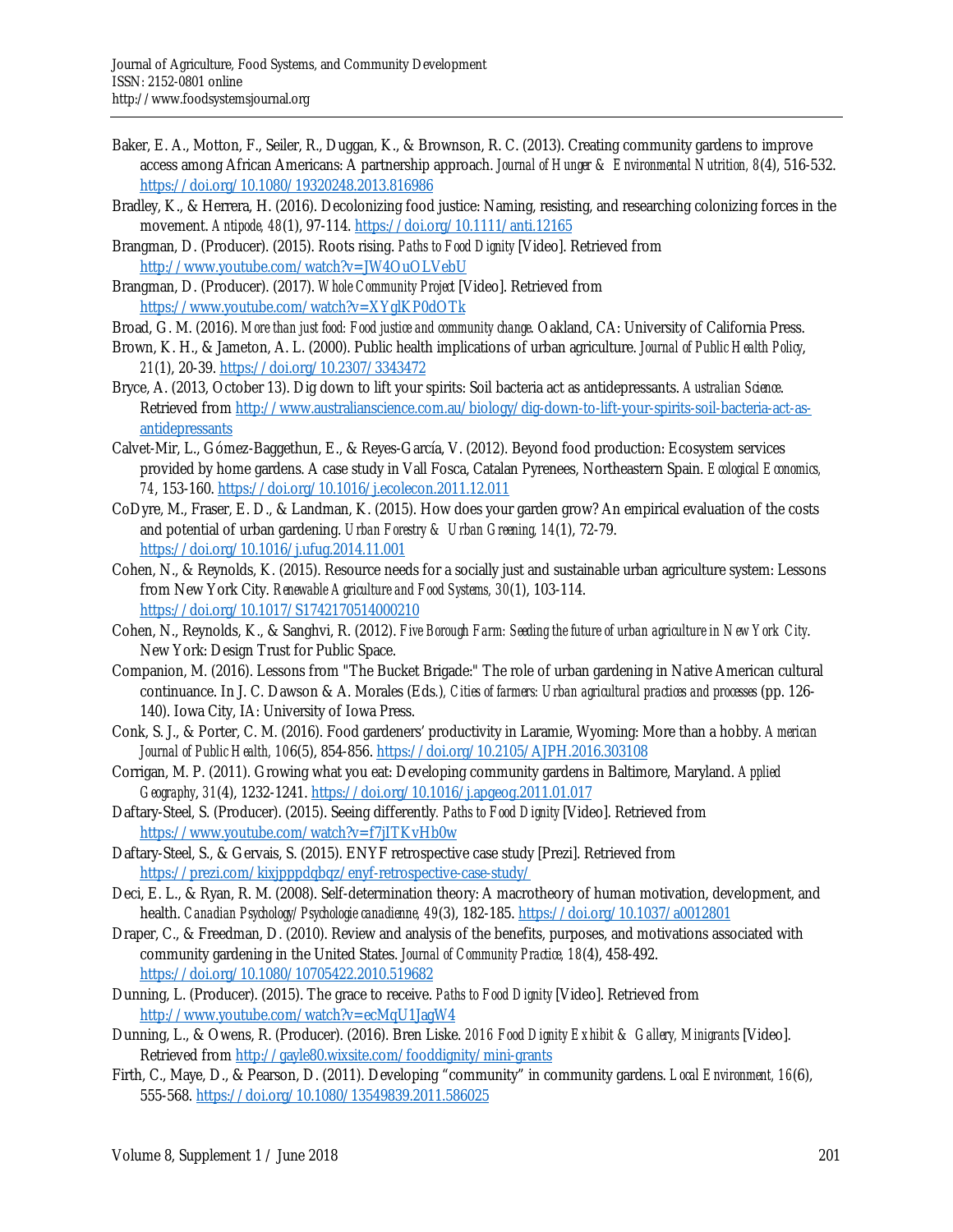- Follmann, A., & Viehoff, V. (2015). A green garden on red clay: creating a new urban common as a form of political gardening in Cologne, Germany. *Local Environment, 20*(10), 1148-1174. https://doi.org/10.1080/13549839.2014.894966
- Food Dignity. (2015). *Paths to Food Dignity: Digital stories of personal journeys to food justice work* [Video]. Retrieved from http://www.tinyurl.com/fooddignityplaylist
- Gatto, N., Martinez, L., Spruijt-Metz, D., & Davis, J. (2017). LA Sprouts randomized controlled nutrition, cooking and gardening programme reduces obesity and metabolic risk in Hispanic/Latino youth. *Pediatric Obesity, 12*(1), 28-37. https://doi.org/10.1002/oby.21077
- Gittleman, M., Jordan, K., & Brelsford, E. (2012). Using citizen science to quantify community garden crop yields. *Cities and the Environment, 5*(1), article 4. Retrieved from http://digitalcommons.lmu.edu/cate/vol5/iss1/4
- Glover, T. D. (2004). Social capital in the lived experiences of community gardeners. *Leisure Sciences, 26*(2), 143-162. https://doi.org/10.1080/01490400490432064
- Gonzalez, Y., Potteiger, M., Bellows, A., Weissman, E., & Mees, C. (2016). A case study: Advancing public health through Gardens for Healthy Communities (GHC) in New York City: The role of anti-obesity objectives in urban agriculture policy. In E. Hodges Snyder, K. McIvor, & S. Brown (Eds.), *Sowing seeds in the city: Human dimensions* (pp. 107-118). Dordrecht, Netherlands: Springer.
- Gregory, M. M., Leslie, T. W., & Drinkwater, L. E. (2016). Agroecological and social characteristics of New York City community gardens: contributions to urban food security, ecosystem services, and environmental education. *Urban Ecosystems, 19*(2), 763-794. https://doi.org/10.1007/s11252-015-0505-1
- Guenther, P. M., Dodd, K. W., Reedy, J., & Krebs-Smith, S. M. (2006). Most Americans eat much less than recommended amounts of fruits and vegetables. *Journal of the American Dietetic Association, 106*(9), 1371-1379. https://doi.org/http://dx.doi.org/10.1016/j.jada.2006.06.002
- Guerlain, M. A., & Campbell, C. (2016). From sanctuaries to prefigurative social change: Creating health-enabling spaces in East London community gardens. *Journal of Social and Political Psychology, 4*(1), 220-237. https://doi.org/10.5964/jspp.v4i1.526
- Hargraves, M., & Denning, C. (Producer). (2017). *Food Dignity Collaborative Pathway Models*. Retrieved from http://www.fooddignity.org
- Hartwig, K. A., & Mason, M. (2016). Community gardens for refugee and immigrant communities as a means of health promotion. *Journal of community health, 41*(6), 1153-1159. https://doi.org/10.1007/s10900-016-0195-5
- Haynes-Maslow, L., Parsons, S. E., Wheeler, S. B., & Leone, L. A. (2013). A qualitative study of perceived barriers to fruit and vegetable consumption among low-income populations, North Carolina, 2011. *Preventing chronic disease, 10*, E34. https://doi.org/10.5888/pcd10.120206
- Holt Giménez, E., & Shattuck, A. (2011). Food crises, food regimes and food movements: rumblings of reform or tides of transformation? *Journal of Peasant Studies, 38*(1), 109-144. https://doi.org/10.1080/03066150.2010.538578
- Hou, J., Johnson, J., & Lawson, L. J. (2009). *Greening cities, growing communities: learning from Seattle's urban community gardens*. Seattle, WA: Washington University Press.
- Kim, J.-h. (2013). Productive activity and life satisfaction in Korean elderly women. *Journal of Women & Aging, 25*(1), 80- 96. https://doi.org/10.1080/08952841.2012.717850
- Kohl, H. W., Craig, C. L., Lambert, E. V., Inoue, S., Alkandari, J. R., Leetongin, G., & Kahlmeier, S. (2012). The pandemic of physical inactivity: Global action for public health. *The Lancet, 380*(9838), 294-305. [https://doi.org/10.1016/S0140-6736\(12\)60898-8](https://doi.org/10.1016/S0140-6736(12)60898-8)
- Lawson, L. J. (2005). *City bountiful: A century of community gardening in America*. Berkeley: University of California Press.
- Litt, J. S., Schmiege, S. J., Hale, J. W., Buchenau, M., & Sancar, F. (2015). Exploring ecological, emotional and social levers of self-rated health for urban gardeners and non-gardeners: A path analysis. *Social Science & Medicine, 144*, 1-8. https://doi.org/10.1016/j.socscimed.2015.09.004
- Litt, J. S., Soobader, M. J., Turbin, M. S., Hale, J. W., Buchenau, M., & Marshall, J. A. (2011). The influence of social involvement, neighborhood aesthetics, and community garden participation on fruit and vegetable consumption. *American Journal of Public Health, 101*(8), 1466-1473. https://doi.org/10.2105/AJPH.2010.300111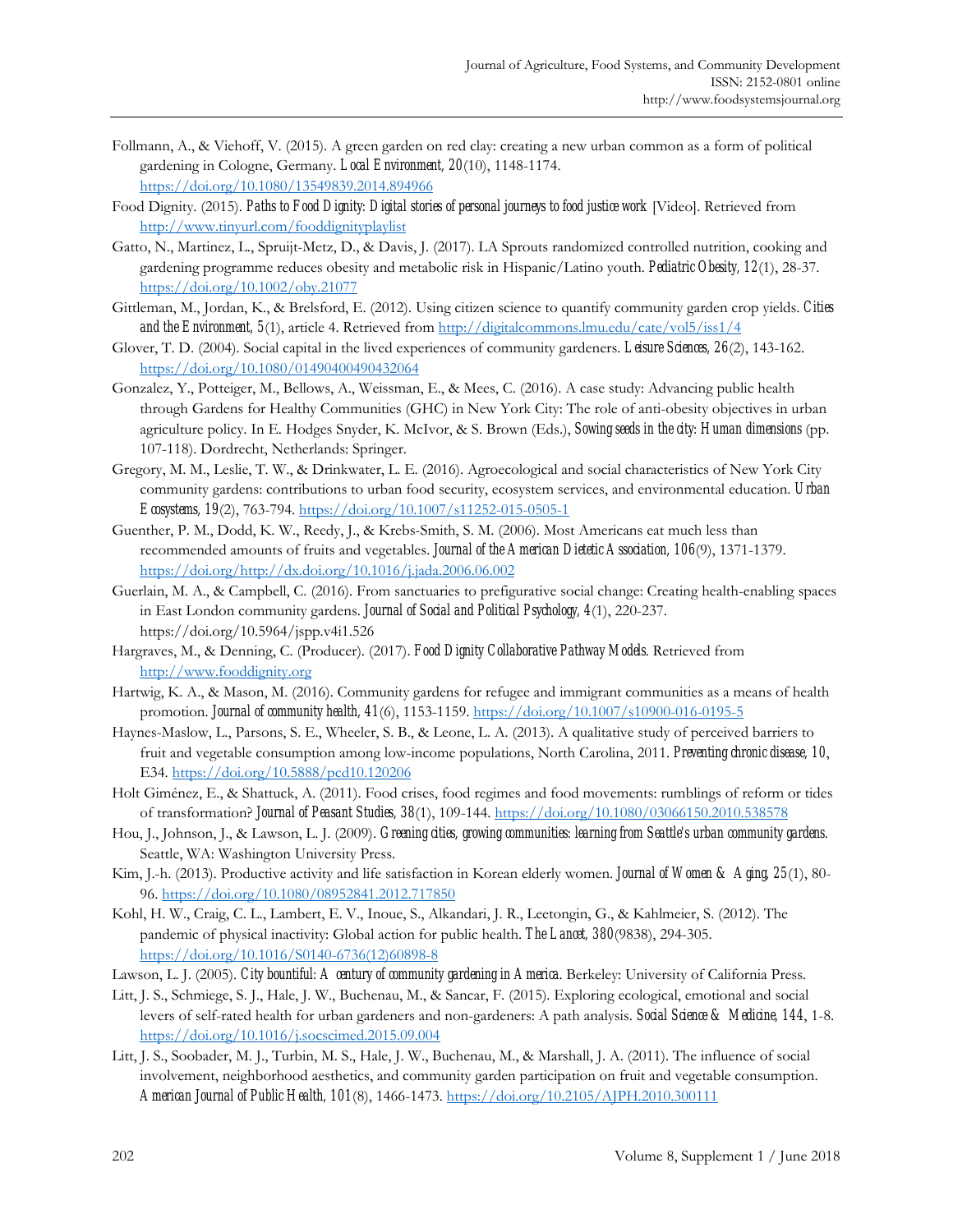- Marshall, D. (Producer). (2015). My food justice story starts here. *Paths to Food Dignity* [Video]. Retrieved from http://www.youtube.com/watch?v=paPqBsIydHM
- Matz-Costa, C., Besen, E., Boone James, J., & Pitt-Catsouphes, M. (2014). Differential impact of multiple levels of productive activity engagement on psychological well-being in middle and later life. *The Gerontologist, 54*(2), 277-289. https://doi.org/10.1093/geront/gns148
- McKay, G. (2011). *Radical gardening: Politics, idealism & rebellion in the garden*. London: Frances.
- Meinen, A., Friese, B., Wright, W., & Carrel, A. (2012). Youth gardens increase healthy behaviors in young children. *Journal of Hunger & Environmental Nutrition, 7*(2-3), 192-204. https://doi.org/10.1080/19320248.2012.704662
- Millennium Ecosystem Assessment. (2005). *Ecosystems and human well-being: Biodiversity synthesis*. Washington, DC: World Resources Institute.
- National Gardening Association. (2014). *Garden to table: A five year look at food gardening in the US*. Retrieved from https://garden.org/special/pdf/2014-NGA-Garden-to-Table.pdf
- Neideffer, M. (Producer). (2015). When good food makes for good policing. *Paths to Food Dignity* [Video]. Retrieved from http://www.youtube.com/watch?v=zuMNSAH6zlE
- Nettle, C. (2014). *Community gardening as social action*. Surrey, England: Ashgate.
- NIFA. (2010). Agriculture and Food Research Initiative Competitive Grants Program, Global Food Security: FY 2010 request for applications. Washington, DC: USDA, National Institute of Food and Agriculture.
- Ober Allen, J., Alaimo, K., Elam, D., & Perry, E. (2008). Growing vegetables and values: Benefits of neighborhoodbased community gardens for youth development and nutrition. *Journal of Hunger & Environmental Nutrition, 3*(4), 418-439. https://doi.org/10.1080/19320240802529169
- Park, S. A., Shoemaker, C. A., & Haub, M. D. (2009). Physical and psychological health conditions of older adults classified as gardeners or nongardeners. *HortScience, 44*(1), 206-210. Retrieved from http://hortsci.ashspublications.org/content/44/1/206.full.pdf+html
- Penckofer, S., Kouba, J., Byrn, M., & Estwing Ferrans, C. (2010). Vitamin D and depression: Where is all the sunshine? *Issues in Mental Health Nursing, 31*(6), 385-393. https://doi.org/10.3109/01612840903437657
- Potter, E. (Producer). (2015). Growing Gardens... and Kids. Paths to Food Dignity [Video]. Retrieved from https://www.youtube.com/watch?v=zuMNSAH6zlE
- Porter, C. M., McCrackin, P. G., & Naschold, F. (2016). Minigrants for community health: A randomized controlled trial of their impact on family food gardening. *Journal of Public Health Management and Practice, 22*(4), 379-386. https://doi.org/10.1097/phh.0000000000000359
- Pourias, J., Duchemin, E., & Aubry, C. (2015). Products from urban collective gardens: Food for thought or for consumption? Insights from Paris and Montreal. *Journal of Agriculture, Food Systems, and Community Development, 5*(2), 25. https://doi.org/10.5304/jafscd.2015.052.005
- Pudup, M. B. (2008). It takes a garden: Cultivating citizen-subjects in organized garden projects. *Geoforum, 39*(3), 1228- 1240. https://doi.org/10.1016/j.geoforum.2007.06.012
- Reber, S. O., Siebler, P. H., Donner, N. C., Morton, J. T., Smith, D. G., Kopelman, J. M., . . . Lowry, C. A. (2016). Immunization with a heat-killed preparation of the environmental bacterium Mycobacterium vaccae promotes stress resilience in mice. *Proceedings of the National Academy of Sciences, 113*(22), E3130-E3139. https://doi.org/10.1073/pnas.1600324113
- Rucker, P. (Producer). (2015). Fresh start. *Paths to Food Dignity* [Video]. Retrieved from http://www.youtube.com/watch?v=zuMNSAH6zlE
- Ryan, R. M., Weinstein, N., Bernstein, J., Brown, K. W., Mistretta, L., & Gagné, M. (2010). Vitalizing effects of being outdoors and in nature. *Journal of Environmental Psychology*, 30(2), 159-168. https://doi.org/10.1016/j.jenvp.2009.10.009
- Saldivar-Tanaka, L., & Krasny, M. (2004). Culturing community development, neighborhood open space, and civic agriculture: The case of Latino community gardens in New York City. *Agriculture and Human Values, 21*(4), 399-412. https://doi.org/10.1007/s10460-003-1248-9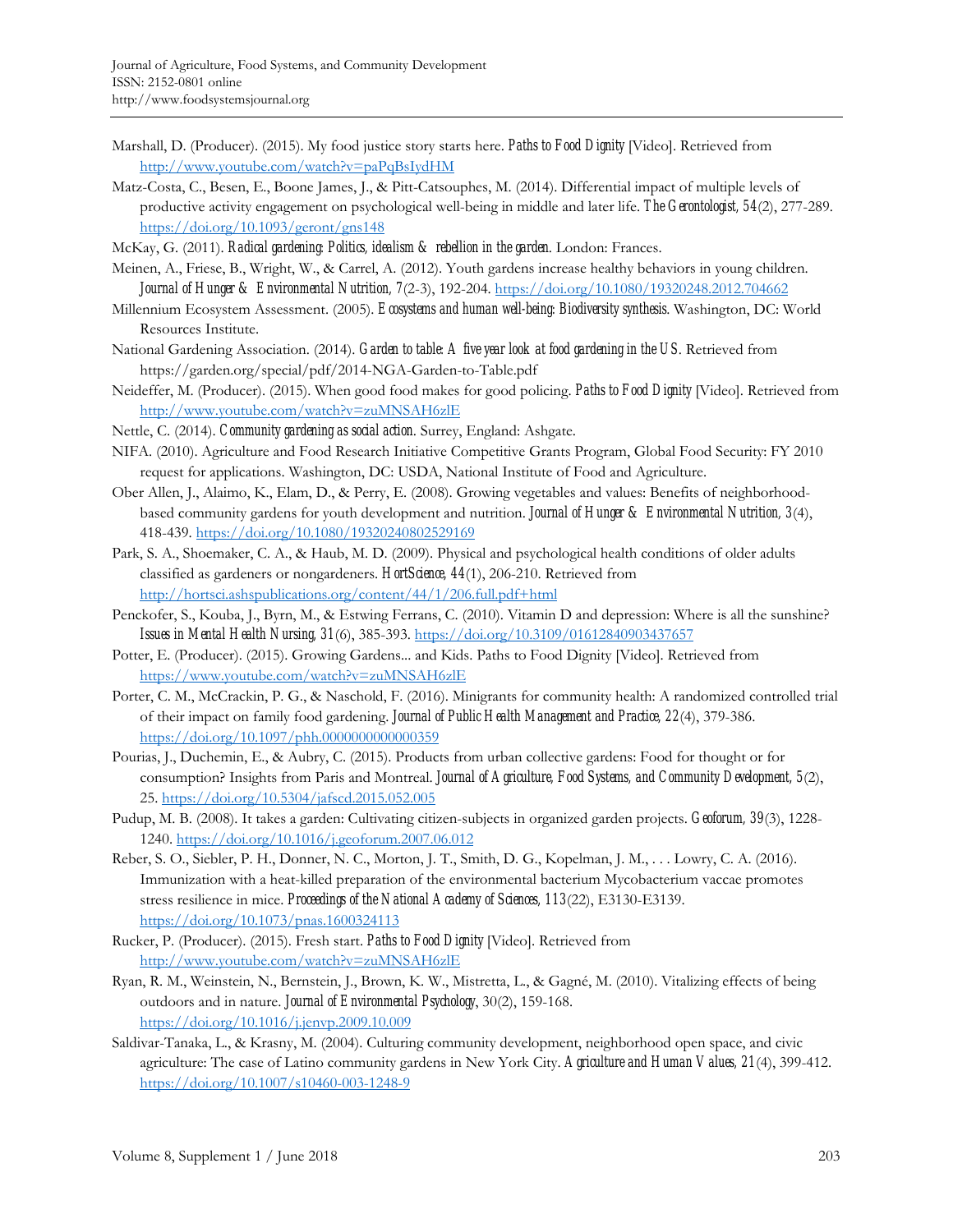- Saul, N., & Curtis, A. (2013). *The Stop: How the fight for good food transformed a community and inspired a movement*. New York: Melville House.
- Sbicca, J. (2012). Growing food justice by planting an anti-oppression foundation: opportunities and obstacles for a budding social movement. *Agriculture and Human Values, 29*(4), 455-466. https://doi.org/10.1007/s10460-012-9363- 0

Silva, M. (Producer). (2015). My new life. *Paths to Food Dignity* [Video]. Retrieved from http://www.youtube.com/watch?v=zuMNSAH6zlE

- Smith, V., & Harrington, J. (2014). Community food production as food security: Resource and market valuation in Madison, Wisconsin (USA). *Journal of Agriculture, Food Systems, and Community Development, 4*(2), 61-80. https://doi.org/10.5304/jafscd.2014.042.006
- Soga, M., Gaston, K. J., & Yamaura, Y. (2017). Gardening is beneficial for health: A meta-analysis. *Preventive Medicine Reports, 5*, 92-99. https://doi.org/10.1016/j.pmedr.2016.11.007
- Stroink, M. L., & Nelson, C. H. (2009). Aboriginal health learning in the forest and cultivated gardens: building a nutritious and sustainable food system. *Journal of Agromedicine, 14*(2), 263-269. https://doi.org/10.1080/10599240902739737
- Twiss, J., Dickinson, J., Duma, S., Kleinman, T., Paulsen, H., & Rilveria, L. (2003). Community gardens: Lessons learned from California Healthy Cities and Communities. *American Journal of Public Health, 93*(9), 1435-1438. Retrieved from https://www.ncbi.nlm.nih.gov/pmc/articles/PMC1447988/
- University of Alabama at Birmingham, Auburn University, & National Cancer Institute. (2016). Harvest for Health in older cancer survivors (Identification No. NCT02985411) [Clinical trial]. Retrieved from https://clinicaltrials.gov/ct2/show/NCT02985411
- University of Colorado at Boulder, Michigan State University, Colorado School of Public Health, University of South Carolina, Colorado State University, & Denver Urban Gardens. (2017). Community Activation for Prevention (CAPs): A study of community gardening. (Identification No. NCT03089177) [Clinical trial]. Retrieved from https://clinicaltrials.gov/ct2/show/NCT03089177
- University of Wyoming, Blue Mountain Associates, Eastern Shoshone Tribal Health, Action Resources International, Wind River Development Fund, National Heart, Lung, and Blood Institute, & National Institute of General Medical Sciences. (2016). Growing Resilience in Wind River Indian Reservation (Identification No. NCT02672748) [Clinical trial]. Retrieved from https://clinicaltrials.gov/ct2/show/NCT02672748
- Utter, J., Denny, S., & Dyson, B. (2016). School gardens and adolescent nutrition and BMI: Results from a national, multilevel study. *Preventive Medicine, 83*, 1-4. https://doi.org/10.1016/j.ypmed.2015.11.022
- van den Berg, A. E., van Winsum-Westra, M., de Vries, S., & van Dillen, S. M. (2010). Allotment gardening and health: a comparative survey among allotment gardeners and their neighbors without an allotment. *Environmental Health, 9*, 74. https://doi.org/10.1186/1476-069X-9-74
- Vigil, D. (Producer). (2015). An agricultural place. *Paths to Food Dignity* [Video]. Retrieved from http://www.youtube.com/watch?v=zuMNSAH6zlE
- Vitiello, D., & Nairn, M. (2009). *Community gardening in Philadelphia: 2008 harvest report*. Retrieved from http://www.farmlandinfo.org/sites/default/files/Philadelphia\_Harvest\_1.pdf
- Vitiello, D., Nairn, M., Grisso, J. A., & Swistak, N. (2010). *Community gardening in Camden, NJ. Harvest report: Summer 2009*. Retrieved from http://camdenchildrensgarden.org/Community%20Gardening%20Harvest%20Report.pdf
- Wakefield, S., Yeudall, F., Taron, C., Reynolds, J., & Skinner, A. (2007). Growing urban health: Community gardening in South-East Toronto. *Health Promotion International, 22*(2), 92-101. https://doi.org/10.1093/heapro/dam001
- Warburton, D. E. R., Nicol, C. W., & Bredin, S. S. D. (2006). Health benefits of physical activity: The evidence. *Canadian Medical Association Journal, 174*(6), 801-809. https://doi.org/10.1503/cmaj.051351
- White, M. M. (2011a). D-Town Farm: African American resistance to food insecurity and the transformation of Detroit. *Environmental Practice, 13*(4), 406-417. https://doi.org/10.1017/S1466046611000408
- White, M. M. (2011b). Sisters of the soil: Urban gardening as resistance in Detroit. *Race/Ethnicity: Multidisciplinary Global Contexts, 5*(1), 13-28. doi: https://doi.org/10.2979/racethmulglocon.5.1.13